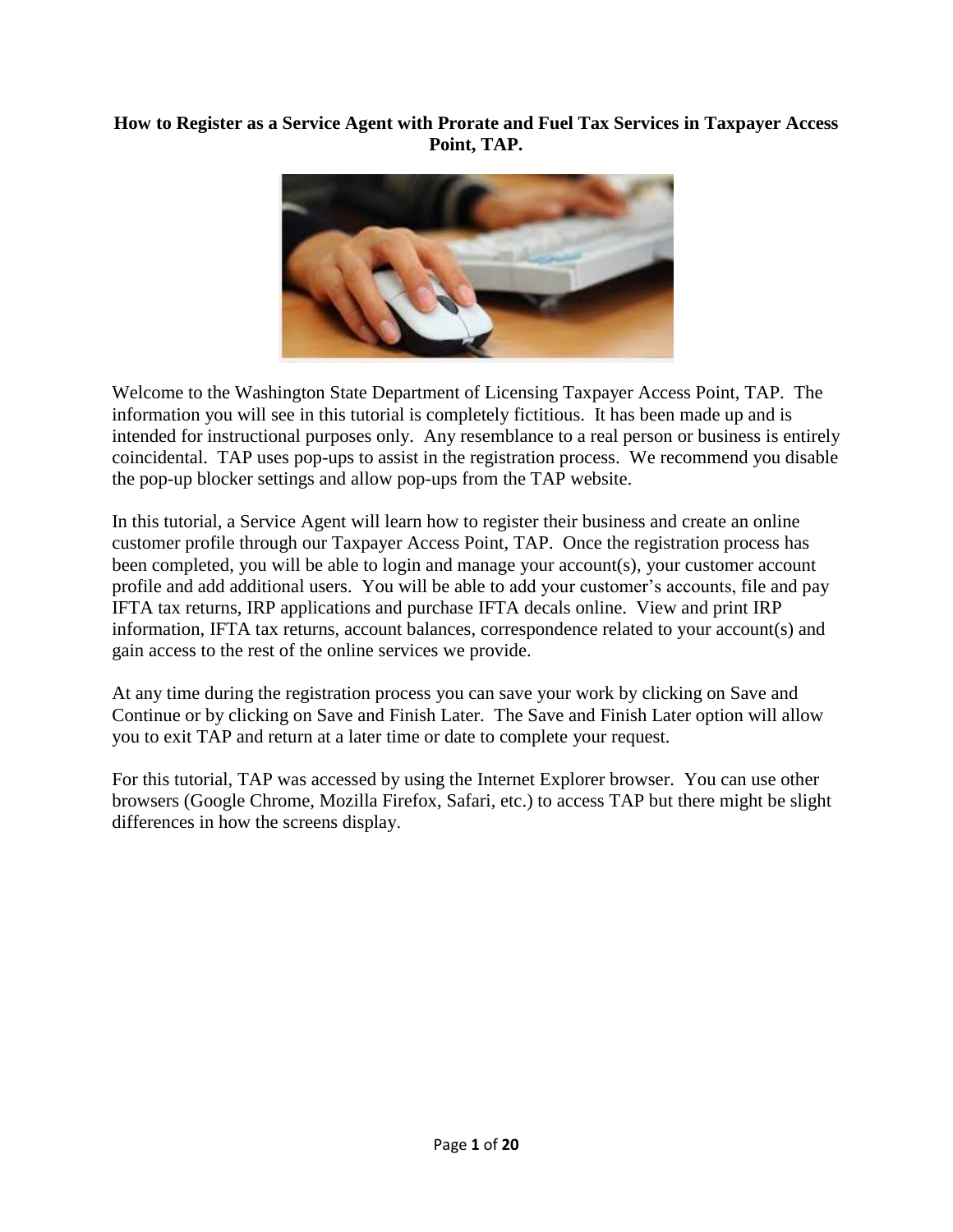To register as a Service Agent and set up your online account, click on the **Set up a new online Prorate and Fuel Tax Account** link.

| <b>WASHINGTON STATE DEPARTMENT OF</b><br><b>LICENSING</b>                                                                                                                               |                                                                                       |
|-----------------------------------------------------------------------------------------------------------------------------------------------------------------------------------------|---------------------------------------------------------------------------------------|
|                                                                                                                                                                                         |                                                                                       |
| IFTA / Prorate Taxpayer Application                                                                                                                                                     | Already registered?                                                                   |
| If you already have an active Prorate and Fuel tax account with the Washington<br>State Department of Licensing, click the "Create a new username" button.                              | Username<br>Required                                                                  |
| Create a new username                                                                                                                                                                   | Password<br>Required                                                                  |
| If you do not have an active Prorate and Fuel Tax account with the Washington<br>State Department of Licensing, click the "Set up a new online Prorate and Fuel<br>Tax Account" button. | Authentication Code                                                                   |
| Set up a new online Prorate and Fuel Tax Account<br>Check the status of your application<br>Tell us how we're doing                                                                     | Login<br>I forgot my username<br>I forgot my password<br>Find more information on TAP |
| Click on Set up a new online Prorate<br>and Fuel Tax Account to get started.                                                                                                            |                                                                                       |
| dol.wa.gov   Contact Us   About Us   Survey   More About TAP   Copyright @ 2015                                                                                                         |                                                                                       |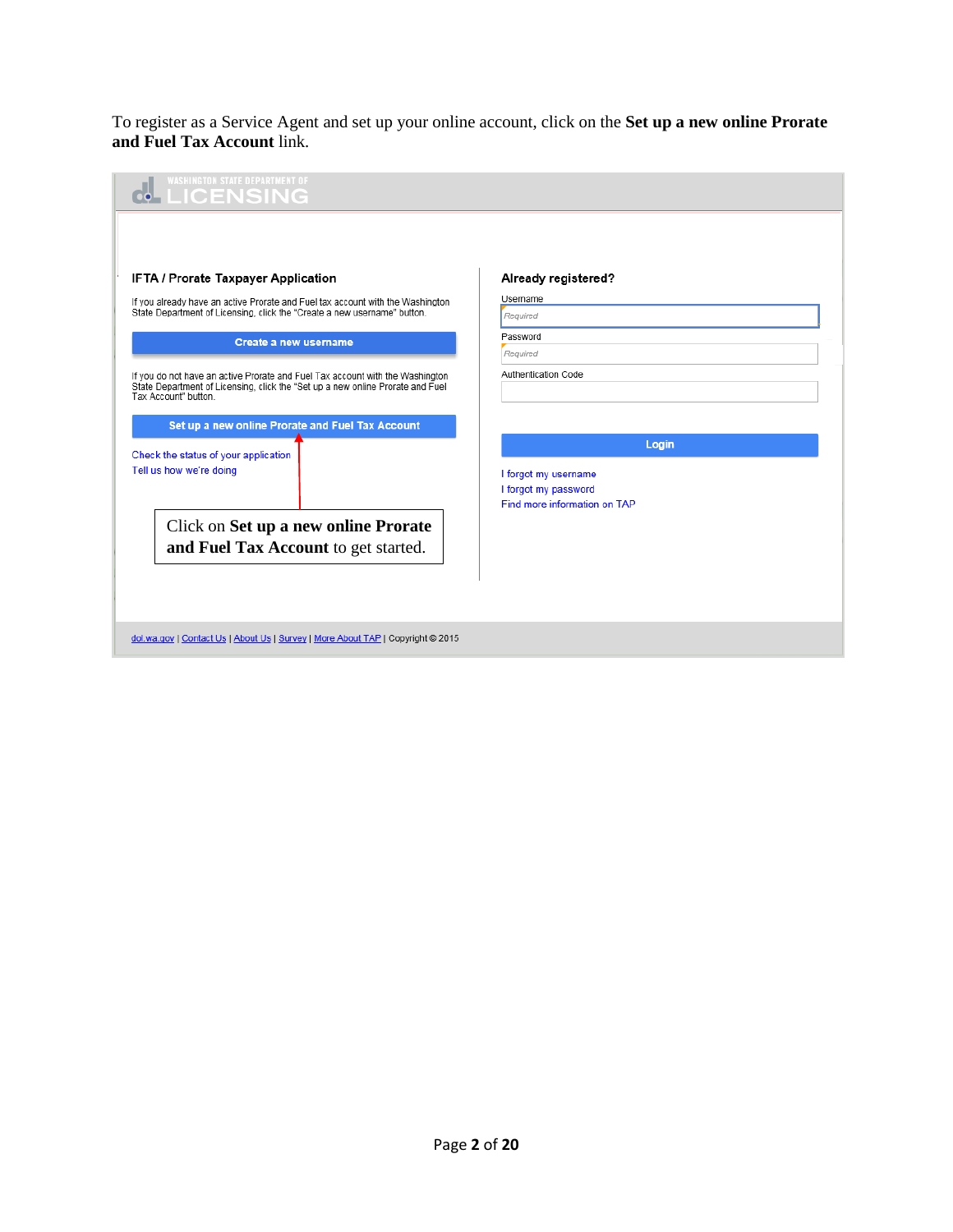To register as a Service Agent and set up your online profile you will need your business name, federal employer identification number (FEIN) or social security number (SSN) and unified business identifier (UBI). Your physical and mailing addresses along with some business specific information are required to set up your customer profile. Click on **Next.**

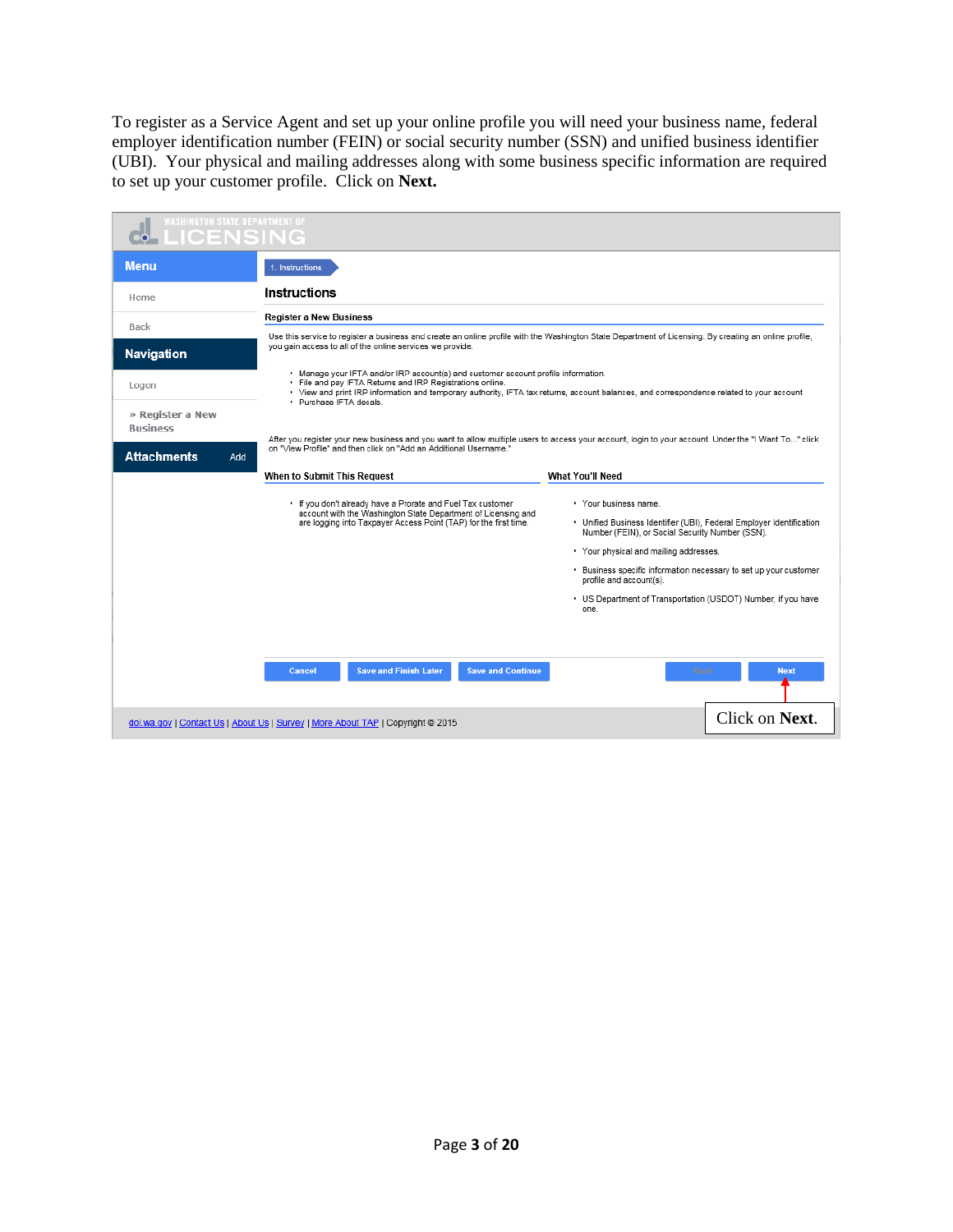| <b>Menu</b>                         | 1. Instructions | 2. On Behalf Of                                            |                          |                                                          |
|-------------------------------------|-----------------|------------------------------------------------------------|--------------------------|----------------------------------------------------------|
| Home                                | On Behalf Of    |                                                            |                          |                                                          |
| Back<br>Navigation                  | On behalf of    | Are you completing this request on behalf of someone else? | Yes                      | <b>No</b>                                                |
| Logon                               | Cancel          | <b>Save and Finish Later</b>                               | <b>Save and Continue</b> | <b>Next</b><br><b>Back</b>                               |
| » Register a New<br><b>Business</b> |                 |                                                            |                          | If you were completing this<br>request on behalf of your |
| <b>Attachments</b><br>Add           |                 |                                                            |                          | customer, click on Yes.                                  |
|                                     |                 |                                                            |                          |                                                          |
|                                     |                 |                                                            |                          |                                                          |
|                                     |                 |                                                            |                          |                                                          |

If you were completing this request on behalf of your customer, click on **Yes**.

You are then required to enter your own contact information before entering your customer's information and would also be required to provide a notarized power of attorney.

| <b>WASHINGTON STATE DEPARTMENT OF</b><br>LICENSING |                                                                                                                                                                                                                                                            |
|----------------------------------------------------|------------------------------------------------------------------------------------------------------------------------------------------------------------------------------------------------------------------------------------------------------------|
| <b>Menu</b>                                        | 2. On Behalf Of<br>1. Instructions                                                                                                                                                                                                                         |
| Home                                               | On Behalf Of                                                                                                                                                                                                                                               |
| Back                                               | On behalf of                                                                                                                                                                                                                                               |
| <b>Navigation</b>                                  | No<br>Are you completing this request on behalf of someone else?<br>Yes<br>Performing business actions on behalf of someone else requires you<br>Required<br>Your Name<br>to provide a notarized Power of Attorney (POA). Click the link below<br>Required |
| Logon                                              | or the "Add" link in the attachments panel to the left to attach your<br>Required<br>Your Email<br>Power of Attorney.<br>You must add 1 more attachment(s)<br><b>Add Attachment</b><br>Your Phone Number                                                   |
| » Register a New<br><b>Business</b>                | Required<br>If you do not have a Power of Attorney (POA) at this time, click on the <i>i</i> nk below to be redirected to the Washington IFTA Power of attorney form.<br>http://www.dol.wa.gov/forms/441021.pdf                                            |
| <b>Attachments</b><br>Add                          | You are then required to enter your own<br>contact information before entering the<br>Save and<br>Cancel<br><b>Next</b><br>taxpayer's information and would also be<br>required to provide a notarized power of<br>attorney.                               |
|                                                    | dol.wa.gov   Contact Us   About Us   Survey   More About TAP   Copyright @ 2015                                                                                                                                                                            |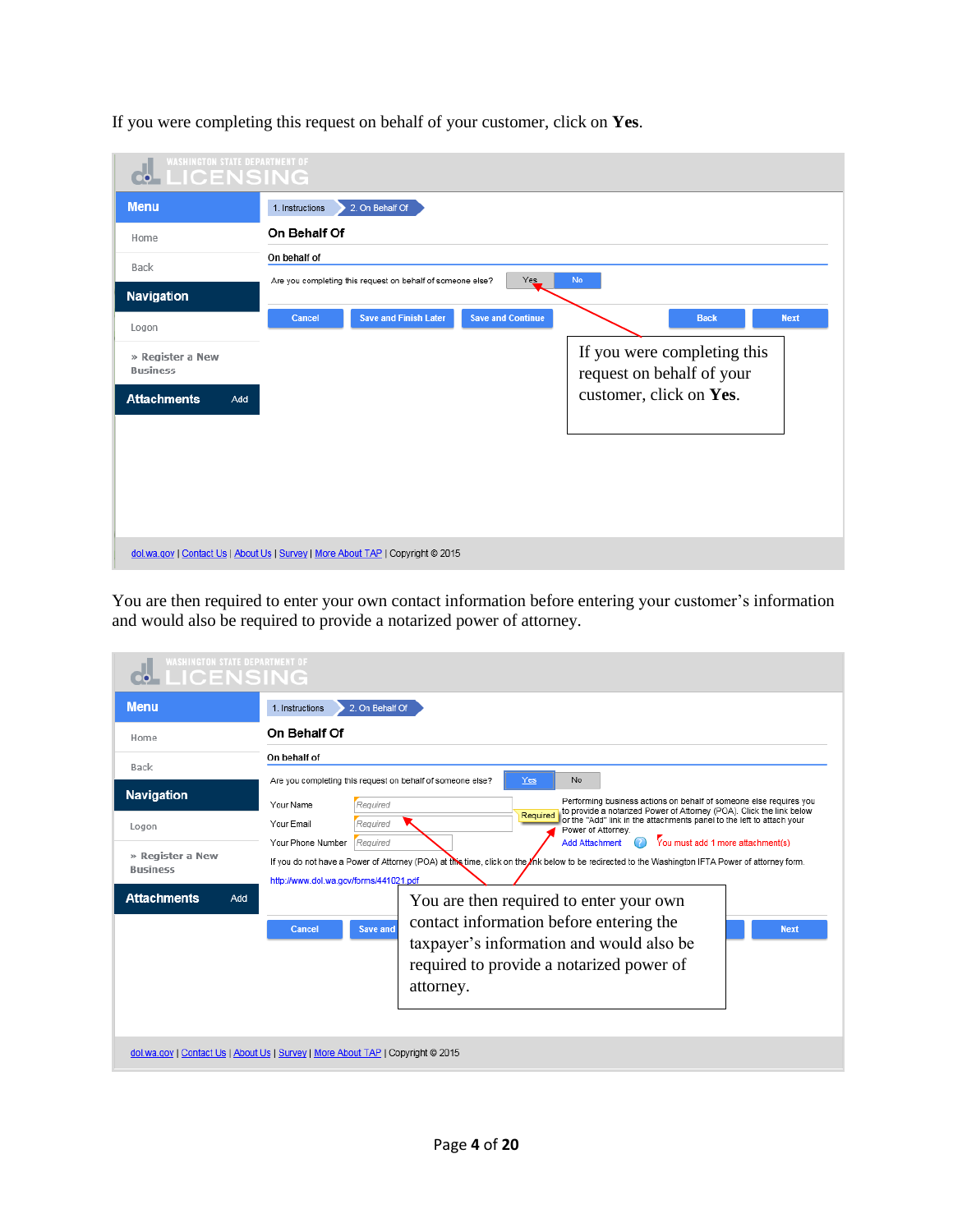| <b>Menu</b>                         | 2. On Behalf Of<br>1. Instructions                                                               |
|-------------------------------------|--------------------------------------------------------------------------------------------------|
| Home                                | On Behalf Of                                                                                     |
| Back                                | On behalf of<br>Yes<br><b>No</b><br>Are you completing this request on behalf of someone else?   |
| Navigation<br>Logon                 | <b>Save and Finish Later</b><br><b>Save and Continue</b><br><b>Next</b><br>Cancel<br><b>Back</b> |
| » Register a New<br><b>Business</b> |                                                                                                  |
| <b>Attachments</b><br>Add           | For this tutorial we will show you<br>how to register on behalf of yourself.                     |
|                                     | Click on No and click on Next.                                                                   |
|                                     |                                                                                                  |
|                                     |                                                                                                  |

For this tutorial we will show you how to register on behalf of yourself. Click on **No** and click on **Next**.

Click on the business type you are registering and a brief description is displayed. Click on **Next**.

| <b>Menu</b>                                                        | 2. On Behalf Of<br>3. Business Type<br>1. Instructions                                                                                                                                                                                                                                                                                                                                                                                                               |  |  |  |  |  |
|--------------------------------------------------------------------|----------------------------------------------------------------------------------------------------------------------------------------------------------------------------------------------------------------------------------------------------------------------------------------------------------------------------------------------------------------------------------------------------------------------------------------------------------------------|--|--|--|--|--|
| Home                                                               | <b>Business Type</b>                                                                                                                                                                                                                                                                                                                                                                                                                                                 |  |  |  |  |  |
| Back                                                               | What type of business are you registering?                                                                                                                                                                                                                                                                                                                                                                                                                           |  |  |  |  |  |
| <b>Navigation</b>                                                  | Municipality<br>Sole<br><b>Limited Liability</b><br><b>Limited Liability</b><br>Limited<br>Nonprofit<br>Corporation<br>General<br>Proprietorship<br>Partnership<br>Company<br>Partnership<br>Partnership<br>Corporation                                                                                                                                                                                                                                              |  |  |  |  |  |
|                                                                    | Select a business type to see a description below.                                                                                                                                                                                                                                                                                                                                                                                                                   |  |  |  |  |  |
|                                                                    |                                                                                                                                                                                                                                                                                                                                                                                                                                                                      |  |  |  |  |  |
|                                                                    | A Corporation is a more complex business structure. A corporation has certain rights, privileges, and liabilities beyond those of an individual. Doing<br>business as a corporation may yield tax or financial benefits, but these can be offset by other considerations, such as increased licensing fees or<br>decreased personal control. Corporations may be formed for profit or nonprofit purposes. Filing with the Washington Secretary of State is required. |  |  |  |  |  |
| Add                                                                |                                                                                                                                                                                                                                                                                                                                                                                                                                                                      |  |  |  |  |  |
| Logon<br>» Register a New<br><b>Business</b><br><b>Attachments</b> | <b>Save and Continue</b><br><b>Save and Finish Later</b><br>Cancel<br><b>Back</b><br><b>Next</b>                                                                                                                                                                                                                                                                                                                                                                     |  |  |  |  |  |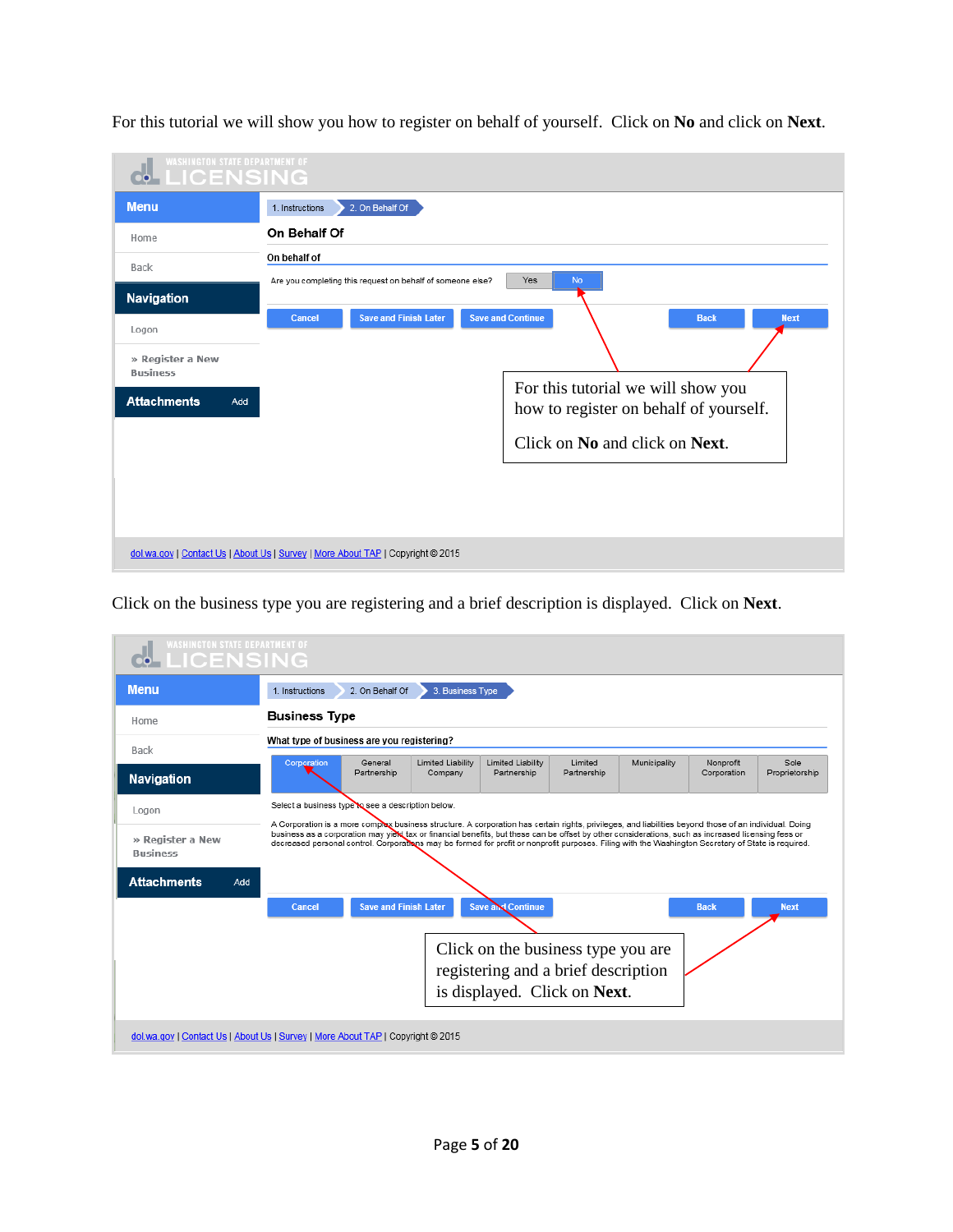Enter your **Business Name** and **DBA** if you have one. Because your business is a corporation it is identified by a **federal employer identification number (FEIN)** and you are required to enter it. Click in the **FEIN** field and enter the identification number. You are required to have a **unified business identifier (UBI)** if your business is located in and you are conducting business in Washington State. Click in the **UBI** field and enter your **UBI** number.

If you are a service agent or fuel broker that are located in another state and do not have a physical business presence in Washington and no **UBI**, click in the box before **My business is located outside of the state of Washington and does not have a UBI.**

| <b>Menu</b>                         | 2. On Behalf Of<br>3. Business Type<br>1. Instructions                                                                                                                                                                                                                                      | 4. Names and Identifications                                                                                                                                                                                                                                                                                                                                                                                                                                     |
|-------------------------------------|---------------------------------------------------------------------------------------------------------------------------------------------------------------------------------------------------------------------------------------------------------------------------------------------|------------------------------------------------------------------------------------------------------------------------------------------------------------------------------------------------------------------------------------------------------------------------------------------------------------------------------------------------------------------------------------------------------------------------------------------------------------------|
| Home                                | Names and Identifications                                                                                                                                                                                                                                                                   | Enter your <b>Business Name</b> and                                                                                                                                                                                                                                                                                                                                                                                                                              |
| Back                                | What are your business names?<br>AAA TRUCKING SERVICES<br>Legal Name                                                                                                                                                                                                                        | <b>DBA</b> if you have one. Click in<br>the FEIN field and enter your                                                                                                                                                                                                                                                                                                                                                                                            |
| Navigation                          | DBA                                                                                                                                                                                                                                                                                         | 7<br>identification number.                                                                                                                                                                                                                                                                                                                                                                                                                                      |
| Logon                               | What are your business identifications?                                                                                                                                                                                                                                                     |                                                                                                                                                                                                                                                                                                                                                                                                                                                                  |
| » Register a New<br><b>Business</b> | 11-2345678<br><b>FEIN</b><br>UBI<br>902-111-111                                                                                                                                                                                                                                             | My business is located outside the state of Washington and does not have a UBI.<br>This is only for service agents or fuel brokers that do not have physical business<br>activity in Washington.                                                                                                                                                                                                                                                                 |
| <b>Attachments</b><br>Add           | Does your business have a US Department on Transportation (USDOT) number?<br>No<br>Yes<br><b>USDOT</b><br>********<br>Required<br>Format: 99999<br><b>Save and Finish Later</b><br><b>Cancel</b><br>save<br>dol.wa.gov   Contact Us   About Us   Survey   More About TAP   Copyright @ 2015 | You are required to have a <b>unified business</b><br><b>identifier</b> (UBI) if your business is located in and<br>you are conducting business in Washington State.<br>Click in the <b>UBI</b> field and enter your <b>UBI</b> number.<br>If you are a service agent or fuel broker that are<br>located in another state and do not have a physical<br>business presence in Washington and no UBI, click<br>in the box before My business is located outside of |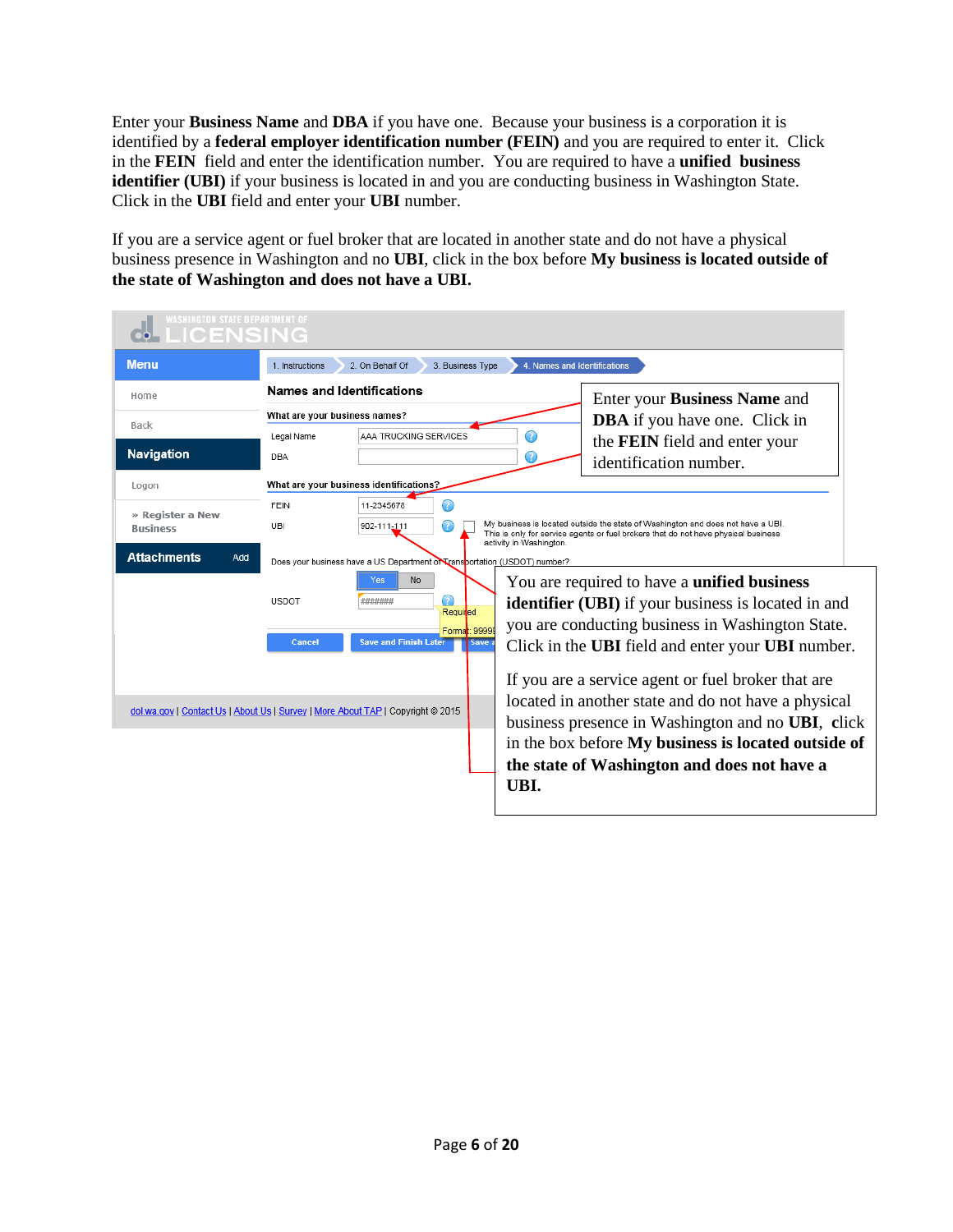If you have a **USDOT** number, click on **Yes** and click in the **USDOT** field and enter the number. For this tutorial you do not have a **USDOT** number. Click on **No** and on **Next**.

| <b>WASHINGTON STATE DEPARTMENT OF</b><br><b>LICENSING</b>                                                                                                                                                                                                                                                    |                                                                                                                                                                                                                        |  |  |  |  |
|--------------------------------------------------------------------------------------------------------------------------------------------------------------------------------------------------------------------------------------------------------------------------------------------------------------|------------------------------------------------------------------------------------------------------------------------------------------------------------------------------------------------------------------------|--|--|--|--|
| <b>Menu</b>                                                                                                                                                                                                                                                                                                  | 1. Instructions<br>2. On Behalf Of<br>3. Business Type<br>4. Names and Identifications                                                                                                                                 |  |  |  |  |
| Home                                                                                                                                                                                                                                                                                                         | <b>Names and Identifications</b>                                                                                                                                                                                       |  |  |  |  |
|                                                                                                                                                                                                                                                                                                              | What are your business names?                                                                                                                                                                                          |  |  |  |  |
| Back                                                                                                                                                                                                                                                                                                         | ⋒<br>AAA TRUCKING SERVICES<br>Legal Name                                                                                                                                                                               |  |  |  |  |
| <b>Navigation</b>                                                                                                                                                                                                                                                                                            | $\circ$<br><b>DBA</b>                                                                                                                                                                                                  |  |  |  |  |
| Logon                                                                                                                                                                                                                                                                                                        | What are your business identifications?                                                                                                                                                                                |  |  |  |  |
| » Register a New                                                                                                                                                                                                                                                                                             | ⋒<br><b>FEIN</b><br>11-2345678                                                                                                                                                                                         |  |  |  |  |
| <b>Business</b>                                                                                                                                                                                                                                                                                              | My business is located outside the state of Washington and does not have a UBI.<br>902-111-111<br>UBI<br>This is only for service agents or fuel brokers that do not have physical business<br>activity in Washington. |  |  |  |  |
| <b>Attachments</b><br>Add                                                                                                                                                                                                                                                                                    | Does your business have a US Department of Transportation (USDOT) number?                                                                                                                                              |  |  |  |  |
|                                                                                                                                                                                                                                                                                                              | Yes<br>No.<br><b>USDOT</b><br>********                                                                                                                                                                                 |  |  |  |  |
| If you have a <b>USDOT</b> number click on<br>Cancel<br><b>Back</b><br><b>Next</b><br><b>Yes and then click in the USDOT field</b><br>and enter your number. For this tutorial<br>you do not have a <b>USDOT</b> number.<br>dol.wa.gov   Contact Us   About Us   Survey   M<br>Click on No and then on Next. |                                                                                                                                                                                                                        |  |  |  |  |

Enter your business address which is your physical address, city and zip code. Click on **Verify Address**.

| <b>WASHINGTON STATE DEPARTMENT OF</b><br><b>M</b> LICENSING |                                                                                                  |                                  |  |  |
|-------------------------------------------------------------|--------------------------------------------------------------------------------------------------|----------------------------------|--|--|
| <b>Menu</b>                                                 | 1. Instructions<br>2. On Behalf Of<br>4. Names and Identifications<br>3. Business Type           | 5. Addresses                     |  |  |
| Home                                                        | <b>Addresses</b>                                                                                 |                                  |  |  |
| Back                                                        | What is your business address?                                                                   |                                  |  |  |
|                                                             | 2424 BRISTOL CT SW                                                                               | Enter your<br>$\curvearrowright$ |  |  |
| <b>Navigation</b>                                           | Street                                                                                           | physical address,                |  |  |
|                                                             | OLYMPIA <sup>4</sup><br>Unit #<br>Unit Type                                                      | city and zip code.               |  |  |
| Logon                                                       | 98502-0000<br>WA - WASHINGTON                                                                    | Click on Verify                  |  |  |
| » Register a New                                            | <b>USA</b><br>$\overline{\mathbf{v}}$<br>Verify Address                                          | Address.                         |  |  |
| <b>Business</b>                                             | Yes<br><b>No</b><br>Is your mailing address different from your business address?                |                                  |  |  |
| <b>Attachments</b><br>Add                                   | Yes<br>Are your records located at an address different than your business address?<br><b>No</b> |                                  |  |  |
|                                                             | <b>Save and Finish Later</b><br><b>Save and Continue</b><br>Cancel                               | <b>Back</b><br><b>Next</b>       |  |  |
|                                                             |                                                                                                  |                                  |  |  |
|                                                             |                                                                                                  |                                  |  |  |
|                                                             |                                                                                                  |                                  |  |  |
|                                                             |                                                                                                  |                                  |  |  |
|                                                             | dol.wa.gov   Contact Us   About Us   Survey   More About TAP   Copyright @ 2015                  |                                  |  |  |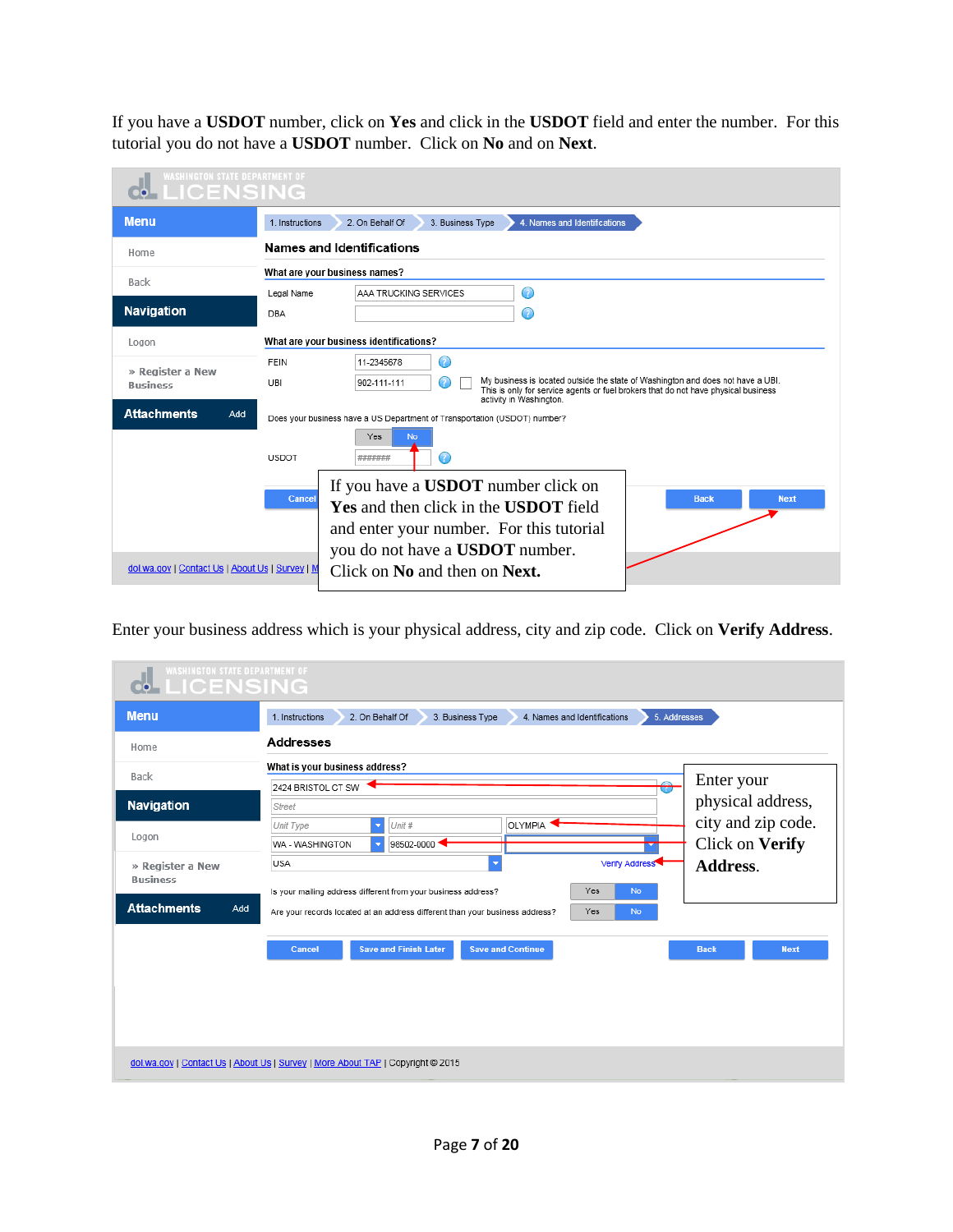You can select the address as entered or select the **Verified Address.** The **Verified Address** should be selected unless you know this address is not correct, then select **As Entered**.

|                                    | <b>WASHINGTON STATE DEPARTMENT OF</b><br><b>LICENSING</b> |                          |        |                                                                                 |                  |                                                 |                   |             |
|------------------------------------|-----------------------------------------------------------|--------------------------|--------|---------------------------------------------------------------------------------|------------------|-------------------------------------------------|-------------------|-------------|
| <b>Menu</b>                        |                                                           | 1. Instructions          |        | 2. On Behalf Of                                                                 | 3. Business Type | 4. Names and Identifications                    | 5. Addresses      |             |
| <b>Address Search</b>              |                                                           |                          |        |                                                                                 |                  |                                                 | ×                 |             |
| Country USA                        |                                                           |                          | ¥      |                                                                                 |                  |                                                 | <b>Unverified</b> |             |
|                                    | Street 2424 BRISTOL CT SW                                 |                          |        |                                                                                 |                  |                                                 |                   |             |
| Street                             |                                                           |                          |        |                                                                                 |                  |                                                 |                   |             |
| Unit Type                          |                                                           | ٠                        | Unit # |                                                                                 |                  | City OLYMPIA                                    |                   |             |
|                                    | State WASHINGTON                                          | $\overline{\phantom{a}}$ |        | Zip 98502-0000                                                                  | County           |                                                 |                   |             |
| Attention<br><b>Select Address</b> |                                                           |                          |        |                                                                                 |                  |                                                 |                   |             |
| Select                             | As Entered                                                |                          |        | 2424 BRISTOL CT SW OLYMPIA WA 98502                                             |                  |                                                 |                   |             |
| <b>Select</b>                      | Verified                                                  |                          |        | 2424 BRISTOL CT SW OLYMPIA WA 98502-6004                                        |                  |                                                 |                   |             |
|                                    |                                                           |                          |        | Select the address as entered or select the                                     |                  |                                                 | Cancel            | <b>Next</b> |
|                                    |                                                           |                          |        | <b>Verified address. The Verified Address</b>                                   |                  |                                                 |                   |             |
|                                    |                                                           |                          |        | should be selected unless you know this                                         |                  |                                                 |                   |             |
|                                    |                                                           |                          |        |                                                                                 |                  | address is not correct, then select As Entered. |                   |             |
|                                    |                                                           |                          |        |                                                                                 |                  |                                                 |                   |             |
|                                    |                                                           |                          |        |                                                                                 |                  |                                                 |                   |             |
|                                    |                                                           |                          |        | dol.wa.gov   Contact Us   About Us   Survey   More About TAP   Copyright @ 2015 |                  |                                                 |                   |             |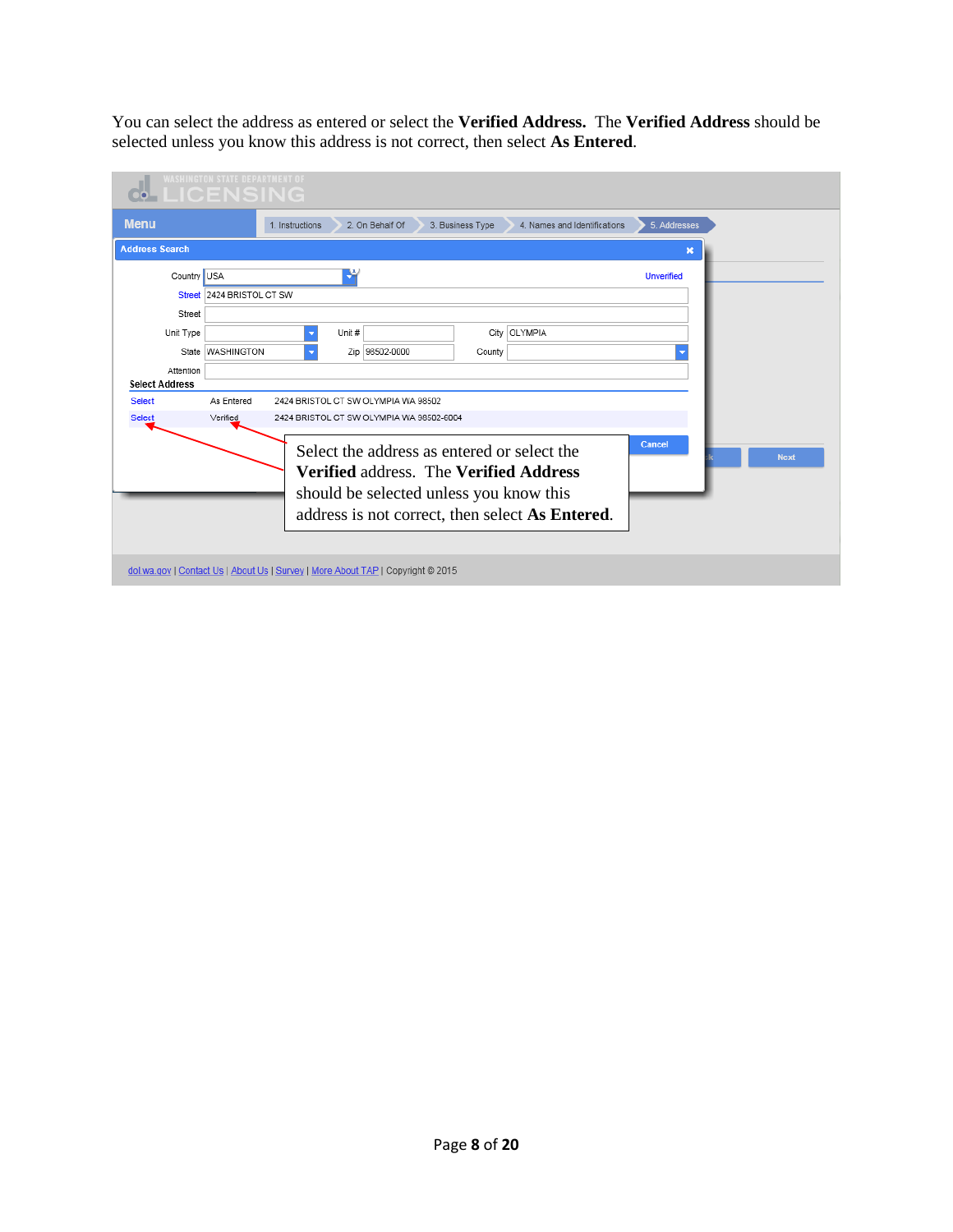The address indicator has changed to **Verified**. If your mailing address is different from your business address click on **Yes**. If your records are located at an address different from your business address click on **Yes**.

| <b>Menu</b>                                       | 1. Instructions                                     | 2. On Behalf Of<br>3. Business Type                                          | 4. Names and Identifications | 5. Addresses |               |  |  |
|---------------------------------------------------|-----------------------------------------------------|------------------------------------------------------------------------------|------------------------------|--------------|---------------|--|--|
| Home                                              | Addresses                                           |                                                                              |                              |              |               |  |  |
|                                                   |                                                     | What is your business address?                                               |                              |              |               |  |  |
| Back                                              | 2424 BRISTOL CT SW                                  |                                                                              |                              | ⋒            | The address   |  |  |
| <b>Navigation</b>                                 | Street                                              |                                                                              |                              |              | indicator has |  |  |
|                                                   | Unit Type                                           | Unit #                                                                       | <b>OLYMPIA</b>               |              | changed to    |  |  |
| Logon                                             | WA - WASHINGTON                                     | 98502-6004                                                                   | <b>THURSTON</b>              |              | Verified.     |  |  |
| » Register a New                                  | USA                                                 |                                                                              |                              | Verified     |               |  |  |
| <b>Business</b>                                   |                                                     | Is your mailing address different from your business address?                | Yes                          | <b>No</b>    |               |  |  |
| <b>Attachments</b><br>Add                         |                                                     | Are your records located at an address different than your business address? | Yas                          | <b>No</b>    |               |  |  |
|                                                   | Cancel                                              | <b>Save and Finish L</b>                                                     |                              |              |               |  |  |
| Click on Yes if your mailing address is different |                                                     |                                                                              |                              |              |               |  |  |
|                                                   | from your business address and click on Yes if your |                                                                              |                              |              |               |  |  |
|                                                   |                                                     | records are located at an address other than your                            |                              |              |               |  |  |
|                                                   |                                                     |                                                                              | business address.            |              |               |  |  |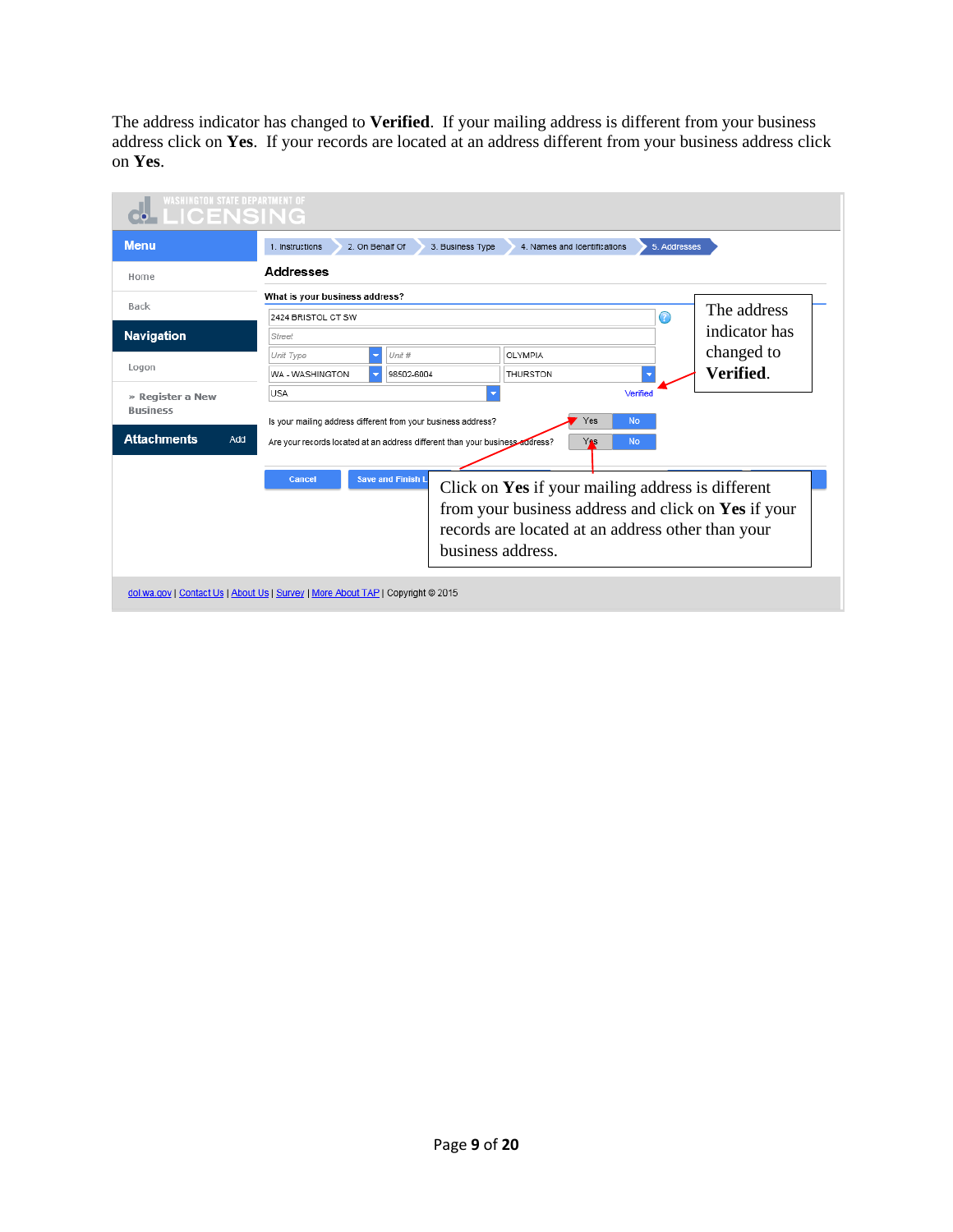Additional fields open that would require you to enter your mailing address and the address where your records are located. For this tutorial your mailing address and location of records are the same as your business address. Click on **No** and **No** and **Next**.

| <b>Menu</b>               | 2. On Behalf Of<br>1. Instructions                                           | 3. Business Type             | 4. Names and Identifications | 5. Addresses           |                            |
|---------------------------|------------------------------------------------------------------------------|------------------------------|------------------------------|------------------------|----------------------------|
| Home                      | <b>Addresses</b>                                                             |                              |                              |                        |                            |
| Back                      | What is your business address?                                               |                              |                              |                        |                            |
|                           | Ø<br>2424 BRISTOL CT SW                                                      |                              |                              |                        |                            |
| Navigation                | Street                                                                       |                              |                              |                        |                            |
|                           | Unit Type                                                                    | Unit #                       | OLYMPIA                      |                        |                            |
| Logon                     | WA - WASHINGTON<br>۰                                                         | 98502-6004                   | THURSTON                     |                        |                            |
| » Register a New          | <b>USA</b>                                                                   |                              |                              | Verified               | <b>Additional fields</b>   |
| <b>Business</b>           | Is your mailing address different from your business address?                |                              |                              | No <sup>-</sup><br>Yes | open that you are          |
| <b>Attachments</b><br>Add | Enter your mailing address below.                                            |                              |                              |                        | required to                |
|                           | Street                                                                       |                              |                              | ⋒                      | complete. For this         |
|                           | Street                                                                       |                              |                              | Requir                 | tutorial your              |
|                           | Unit Type<br>$\overline{\mathbf{v}}$                                         | Unit #                       | City                         |                        |                            |
|                           | WA - WASHINGTON<br>$\blacktriangledown$                                      | Zip                          | County                       |                        | mailing address            |
|                           | <b>USA</b>                                                                   |                              | ٠                            | <b>Verify Address</b>  | and location of            |
|                           | Are your records located at an address different than your business address? |                              |                              | No<<br>Yes             | records are the            |
|                           | Enter your location of records address below.                                |                              |                              |                        | same as your               |
|                           | Street                                                                       |                              |                              | ⋒                      | business address.          |
|                           | Street                                                                       |                              |                              |                        | Click on No and            |
|                           | Unit Type<br>$\overline{\mathbf{v}}$                                         | Unit #                       | City                         |                        | No and Next.               |
|                           | WA - WASHINGTON<br>$\blacktriangledown$                                      | Zip                          | County                       |                        |                            |
|                           | <b>USA</b>                                                                   |                              |                              | <b>Verify Address</b>  |                            |
|                           |                                                                              |                              |                              |                        |                            |
|                           | Cancel                                                                       | <b>Save and Finish Later</b> | <b>Save and Continue</b>     |                        | <b>Back</b><br><b>Next</b> |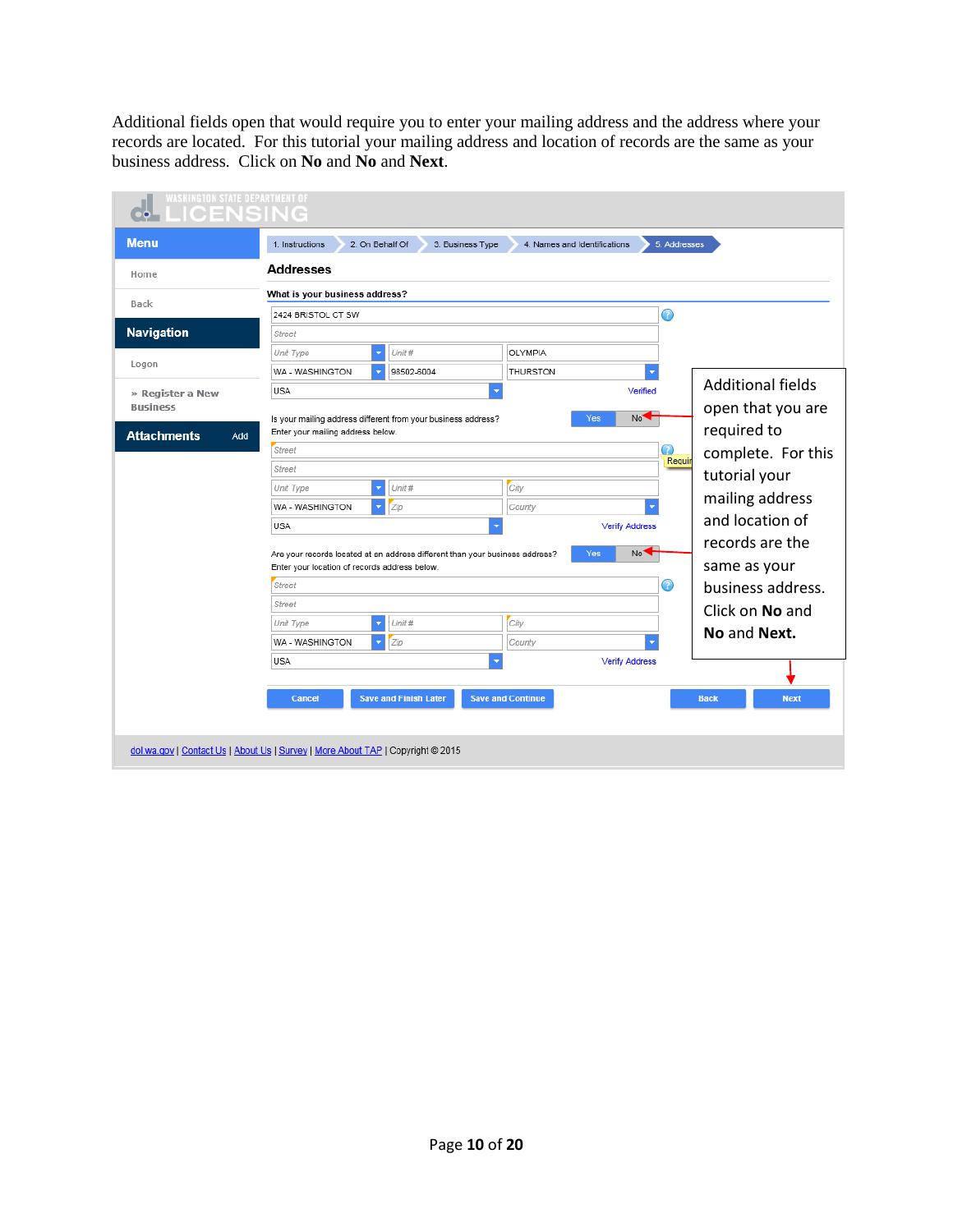Because you only provide services to the trucking industry and do not have a trucking company, you do not need to register IFTA or Prorate (IRP) accounts. Click on **No** for the IFTA account, click on **No** for the Prorate (IRP) account and click on **Next**.

| <b>WASHINGTON STATE DEPARTMENT OF</b><br>ш<br><b>LICENSING</b> |                                                                                               |                                                                        |
|----------------------------------------------------------------|-----------------------------------------------------------------------------------------------|------------------------------------------------------------------------|
| <b>Menu</b>                                                    | 1. Instructions<br>2. On Behalf Of<br>3. Business Type                                        | 6. Accounts<br>4. Names and Identifications<br>5. Addresses            |
| Home                                                           | <b>Accounts</b>                                                                               |                                                                        |
| Back                                                           | Select your account registration options.<br>Yes<br><b>No</b><br>Register a new IFTA account? | Click on No for the IFTA account.<br>Click on No for the Prorate (IRP) |
| <b>Navigation</b>                                              | Yes<br><b>No</b><br>Register a new Prorate (IRP) account?                                     | account. Click on Next.                                                |
| Logon                                                          | <b>Save and Finish Later</b><br><b>Save and Continue</b><br>Cancel                            | <b>Next</b><br><b>Back</b>                                             |
| » Register a New<br><b>Business</b>                            |                                                                                               |                                                                        |
| <b>Attachments</b><br>Add                                      |                                                                                               |                                                                        |
|                                                                |                                                                                               |                                                                        |
|                                                                |                                                                                               |                                                                        |
|                                                                |                                                                                               |                                                                        |
|                                                                |                                                                                               |                                                                        |
|                                                                | dol.wa.gov   Contact Us   About Us   Survey   More About TAP   Copyright @ 2015               |                                                                        |

Enter the **Username** for your account and a **Password** and enter it again to **Confirm** your **Password**.

| <b>WASHINGTON STATE DEPARTMENT OF</b><br><b>LICENSING</b><br>66                 |                                                     |                                                                                                                                                         |                                                                                       |
|---------------------------------------------------------------------------------|-----------------------------------------------------|---------------------------------------------------------------------------------------------------------------------------------------------------------|---------------------------------------------------------------------------------------|
| <b>Menu</b>                                                                     | structions                                          | 2. On Behalf Of<br>3. Business Type                                                                                                                     | 4. Names and Identifications<br>5. Addresses<br>6. Accounts<br>7. Profile             |
| Home                                                                            | Profile                                             |                                                                                                                                                         |                                                                                       |
| Back                                                                            | Logon information                                   |                                                                                                                                                         | <b>Business Contact Information</b>                                                   |
| <b>Navigation</b>                                                               | Username<br>Password                                | ianedoe                                                                                                                                                 | <del>Nam</del><br>Enter the <b>Username</b> for<br>انمسك                              |
| Logon                                                                           | Confirm Password<br>Secret Question                 | วา<br>Required<br>$\overline{\phantom{a}}$                                                                                                              | your account. Enter a<br>Confirm E<br><b>Password</b> and enter it again<br>Contact P |
| » Register a New<br><b>Business</b>                                             | Secret Answer<br>Authentication contact information | Required                                                                                                                                                | Required<br>to Confirm your Password.<br><b>Alternate</b>                             |
| <b>Attachments</b><br>Add                                                       |                                                     | Only one method of being contacted needs to be selected and completed. That can be Email or Phone or Phone/Email.<br>Phone/Email<br>⋒<br>Email<br>Phone |                                                                                       |
|                                                                                 | Cancel                                              | <b>Save and Finish Later</b><br><b>Save and Continue</b>                                                                                                | <b>Back</b><br><b>Next</b>                                                            |
|                                                                                 |                                                     |                                                                                                                                                         |                                                                                       |
| dol.wa.gov   Contact Us   About Us   Survey   More About TAP   Copyright @ 2015 |                                                     |                                                                                                                                                         |                                                                                       |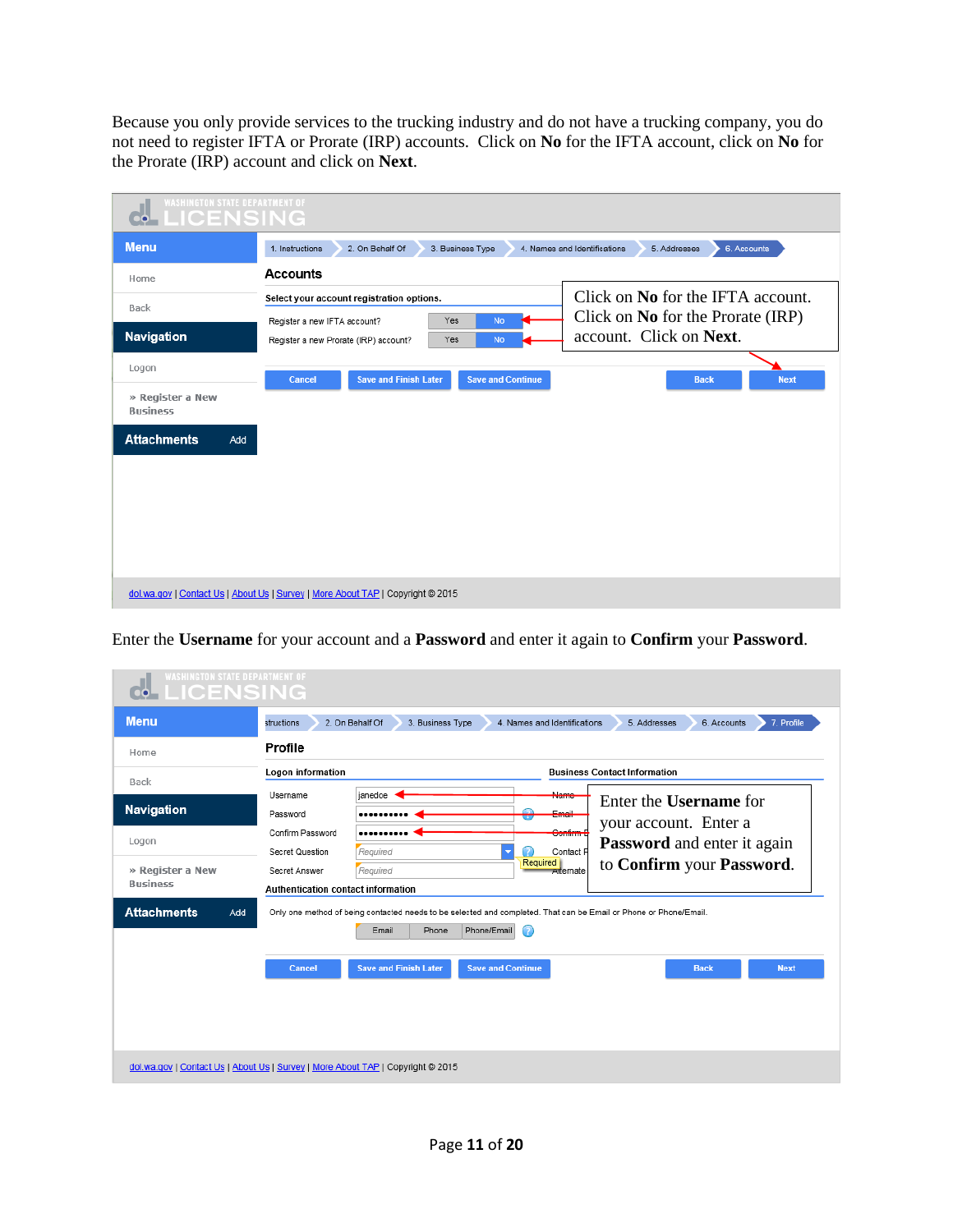Now select a **Secret Question.** If you forget your password, this question and answer will enable you to reset your password. Click the drop down arrow and select your **Secret Question**.

| structions                  |                                                           |                                                                                                    |                                                                                                                                                                                                                         |                                    | 6. Accounts<br>7. Profile<br>5. Addresses       |
|-----------------------------|-----------------------------------------------------------|----------------------------------------------------------------------------------------------------|-------------------------------------------------------------------------------------------------------------------------------------------------------------------------------------------------------------------------|------------------------------------|-------------------------------------------------|
| Profile                     |                                                           |                                                                                                    |                                                                                                                                                                                                                         |                                    |                                                 |
| Logon information           |                                                           |                                                                                                    |                                                                                                                                                                                                                         |                                    | <b>Contact Information</b>                      |
| Username                    | janedoe                                                   |                                                                                                    |                                                                                                                                                                                                                         | Nan                                |                                                 |
| Password                    |                                                           |                                                                                                    |                                                                                                                                                                                                                         | Ema                                | Now select a Secret Question.                   |
| Confirm Password            |                                                           |                                                                                                    | $\odot$                                                                                                                                                                                                                 | Con                                | If you forget your password, this               |
| Secret Question             |                                                           | $\times$                                                                                           |                                                                                                                                                                                                                         |                                    | question and answer will enable                 |
| Secret Answer               |                                                           |                                                                                                    |                                                                                                                                                                                                                         | Alter                              | you to reset your password.                     |
| <b>Authentication conta</b> |                                                           |                                                                                                    |                                                                                                                                                                                                                         |                                    | Click on the drop down arrow                    |
| You may only select on      |                                                           |                                                                                                    |                                                                                                                                                                                                                         |                                    | and select your Secret Question.                |
|                             |                                                           |                                                                                                    | $\bullet$                                                                                                                                                                                                               |                                    |                                                 |
|                             |                                                           |                                                                                                    |                                                                                                                                                                                                                         |                                    |                                                 |
| Cancel                      | <b>Save and Finish Later</b>                              |                                                                                                    |                                                                                                                                                                                                                         |                                    | <b>Next</b><br><b>Back</b>                      |
|                             |                                                           |                                                                                                    |                                                                                                                                                                                                                         |                                    |                                                 |
|                             |                                                           |                                                                                                    |                                                                                                                                                                                                                         |                                    |                                                 |
|                             |                                                           |                                                                                                    |                                                                                                                                                                                                                         |                                    |                                                 |
|                             |                                                           |                                                                                                    |                                                                                                                                                                                                                         |                                    |                                                 |
|                             |                                                           |                                                                                                    |                                                                                                                                                                                                                         |                                    |                                                 |
|                             | <b>WASHINGTON STATE DEPARTMENT OF</b><br><b>LICENSING</b> | 2. On Behalf Of<br>dol.wa.gov   Contact Us   About Us   Survey   More About TAP   Copyright @ 2015 | 3. Business Type<br>In what city were you born?<br>In what city were you born?<br>What is your favorite animal?<br>What is your favorite food?<br>What is your mother's maiden name?<br>What was your first pet's name? | Email.<br><b>Save and Continue</b> | 4. Names and Identifications<br><b>Required</b> |

## Enter the **Answer** to your **Secret Question**.

| <b>WASHINGTON STATE DEPARTMENT OF</b><br>d. LICENSING                           |                                                     |                                     |                          |                                                                                                                   |
|---------------------------------------------------------------------------------|-----------------------------------------------------|-------------------------------------|--------------------------|-------------------------------------------------------------------------------------------------------------------|
| <b>Menu</b>                                                                     | structions                                          | 2. On Behalf Of<br>3. Business Type |                          | 7. Profile<br>4. Names and Identifications<br>5. Addresses<br>6. Accounts                                         |
| Home                                                                            | Profile                                             |                                     |                          |                                                                                                                   |
| Back                                                                            | Logon information                                   |                                     |                          | <b>Business Contact Information</b>                                                                               |
| Navigation                                                                      | Username<br>Password                                | janedoe<br>                         | ⊙                        | Name<br>Required<br>Required<br>Email                                                                             |
| Logon                                                                           | Confirm Password<br>Secret Question                 | <br>What city were you born in?     | $\overline{\phantom{a}}$ | Confirm<br>Enter the <b>Answer</b> to your<br>Contact<br><b>Secret Question.</b>                                  |
| » Register a New<br><b>Business</b>                                             | Secret Answer<br>Authentication contact information |                                     |                          | <b>Alternati</b>                                                                                                  |
| <b>Attachments</b><br>Add                                                       |                                                     | Phone/Email<br>Email<br>Phone       | $\Omega$                 | Only one method of being contacted needs to be selected and completed. That can be Email or Phone or Phone/Email. |
|                                                                                 | Cancel                                              | <b>Save and Finish Later</b>        | <b>Save and Continue</b> | <b>Back</b><br><b>Next</b>                                                                                        |
| dol.wa.gov   Contact Us   About Us   Survey   More About TAP   Copyright @ 2015 |                                                     |                                     |                          |                                                                                                                   |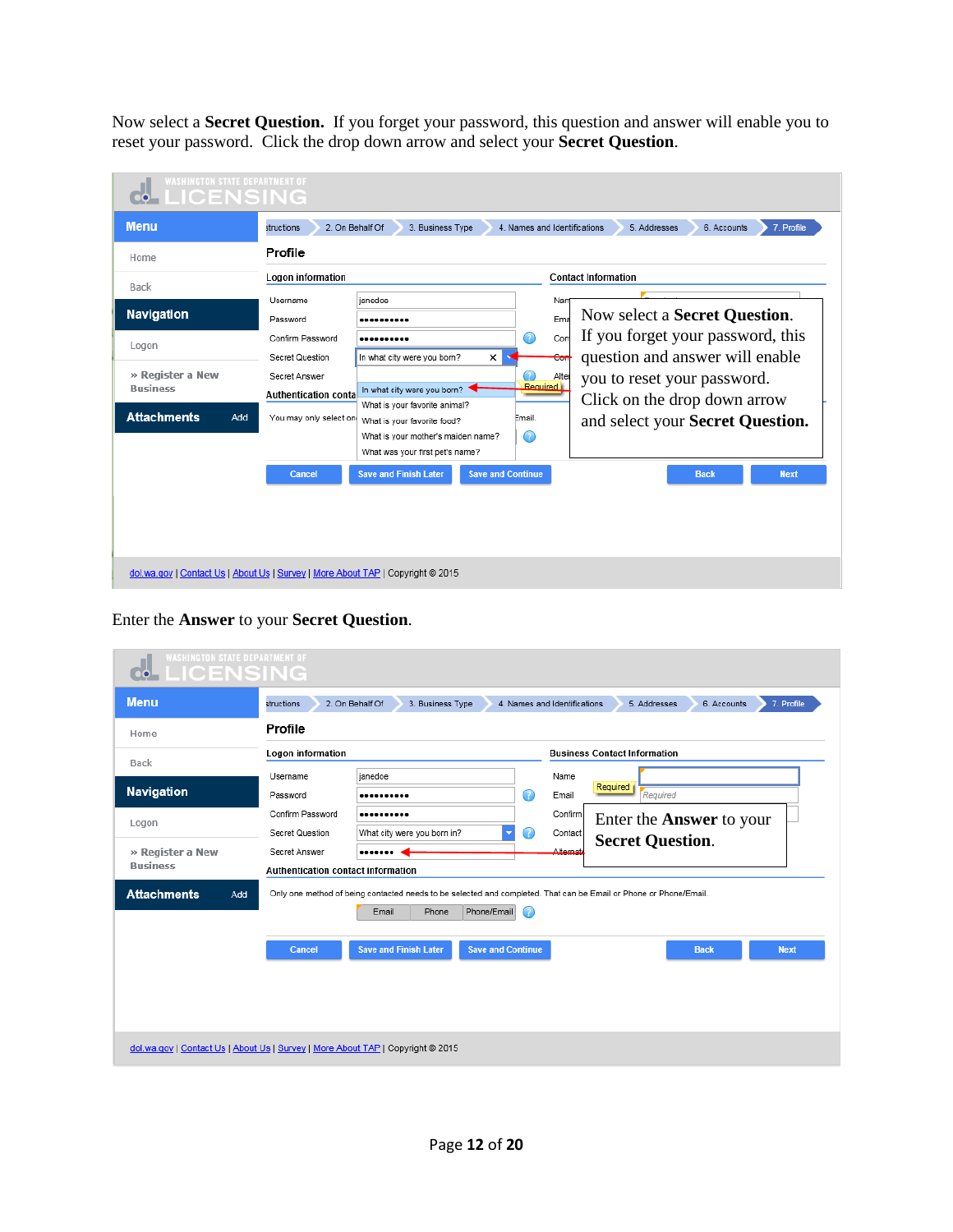Enter the **Name** of the contact for your business and their **Email** address. Enter it again to **Confirm** their **Email** and enter the **Contact Phone** number. You can enter an alternate phone but it's not required.

| <b>WASHINGTON STATE DEPARTMENT OF</b><br><b>LICENSING</b>                                      |                                                                                                                         |                                                                                                                                                                          |                          |                                                                    |                                                                                                  |             |
|------------------------------------------------------------------------------------------------|-------------------------------------------------------------------------------------------------------------------------|--------------------------------------------------------------------------------------------------------------------------------------------------------------------------|--------------------------|--------------------------------------------------------------------|--------------------------------------------------------------------------------------------------|-------------|
| <b>Menu</b>                                                                                    | structions                                                                                                              | 2. On Behalf Of<br>3. Business Type                                                                                                                                      |                          | 4. Names and Identifications                                       | 5. Addresses<br>6. Accounts                                                                      | 7. Profile  |
| Home                                                                                           | Profile                                                                                                                 |                                                                                                                                                                          |                          |                                                                    |                                                                                                  |             |
| Back                                                                                           | Logon information                                                                                                       |                                                                                                                                                                          |                          | <b>Contact Information</b>                                         |                                                                                                  |             |
| <b>Navigation</b><br>Logon<br>» Register a New<br><b>Business</b><br><b>Attachments</b><br>Add | Username<br>Password<br>Confirm Password<br>Secret Question<br>Secret Answer<br>Authentication co<br>You may only selec | Enter the Name, Email<br><b>Address and Phone</b><br><b>Number</b> of the contact<br>for your business. You<br>can enter an alternate<br>phone but it's not<br>required. |                          | Mama<br>Email<br>Confirm Email<br>Contact Phone<br>Alternate Phone | Jane Doe<br>janedoe@aaatruckingservices.com<br>janedoe@aaatruckingservices.com<br>(360) 654-4566 |             |
| dol.wa.gov   Contact Us   About Us   Survey   More About TAP   Copyright @ 2015                | Cancel                                                                                                                  | <b>Save and Finish Later</b>                                                                                                                                             | <b>Save and Continue</b> |                                                                    | <b>Back</b>                                                                                      | <b>Next</b> |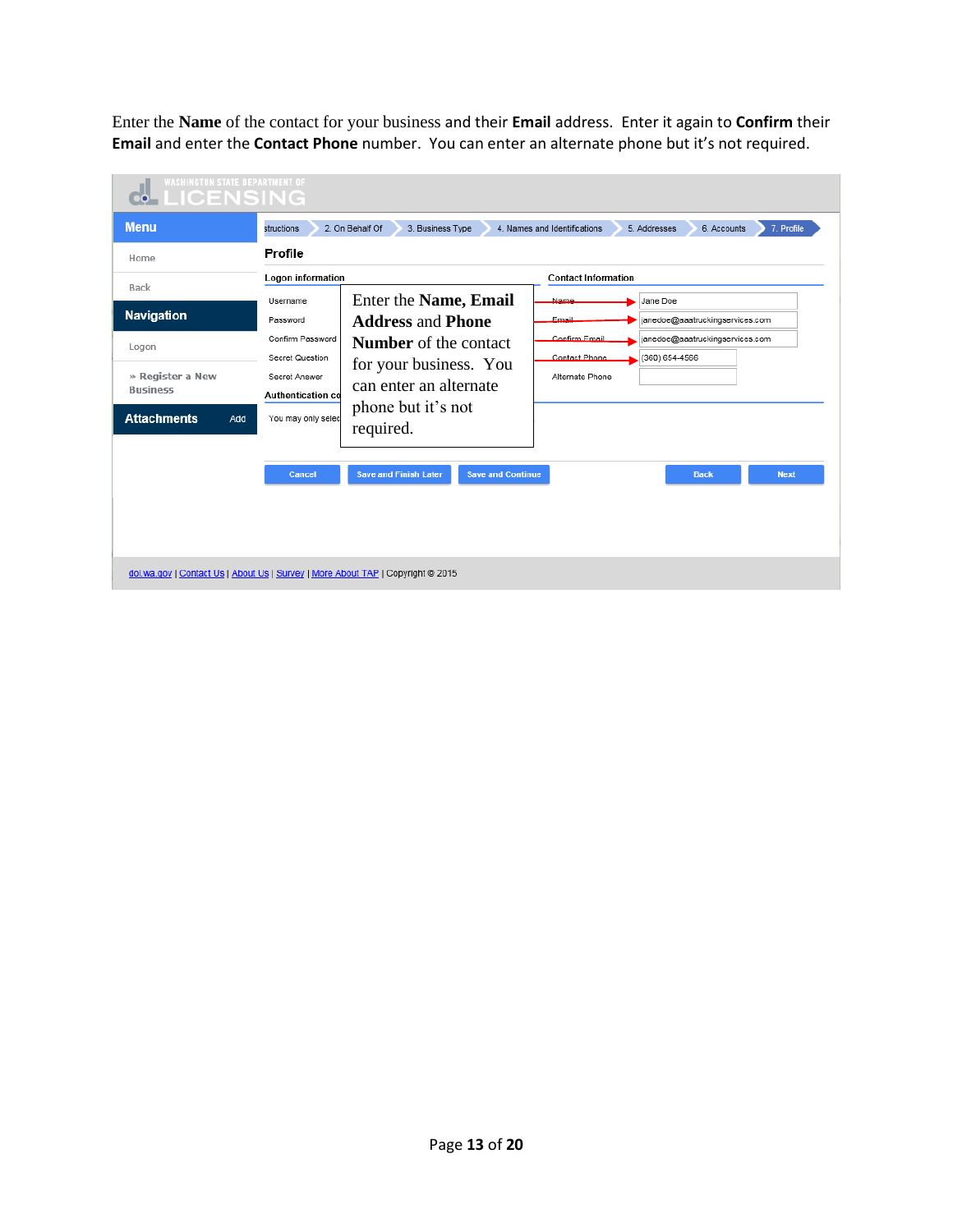The **Authentication Contact Information** will be used to send you **Authentication Codes** to be used when you login. You can receive the **Authentication Codes** by **Email**, **Phone** or **Phone/Email**. Only one method of being contacted needs to be selected and completed. Select the way you prefer to receive your **Authentication Codes**. Click on **Email** and enter your **Authentication Email** address and click on **Next.**

| <b>WASHINGTON STATE DEPARTMENT OF</b><br><b>MELICENSING</b>                     |                                                            |                                                                                                                                                                    |   |                                     |                                                                              |
|---------------------------------------------------------------------------------|------------------------------------------------------------|--------------------------------------------------------------------------------------------------------------------------------------------------------------------|---|-------------------------------------|------------------------------------------------------------------------------|
| <b>Menu</b>                                                                     | structions                                                 | 2. On Behalf Of<br>3. Business Type                                                                                                                                |   | 4. Names and Identifications        | 7. Profile<br>6. Accounts<br>5. Addresses                                    |
| Home                                                                            | Profile                                                    |                                                                                                                                                                    |   |                                     |                                                                              |
| Back                                                                            | Logon information                                          |                                                                                                                                                                    |   | <b>Business Contact Information</b> |                                                                              |
|                                                                                 | Username                                                   | ianedoe                                                                                                                                                            |   | Name                                | Jane Doe                                                                     |
| Navigation                                                                      | Password                                                   |                                                                                                                                                                    | ⊙ | Email                               | janedoe@aaatruckingservices.com                                              |
| Logon                                                                           | Confirm Password                                           |                                                                                                                                                                    |   | Confirm Email                       | janedoe@aaatruckingservices.com                                              |
|                                                                                 | Secret Question                                            | What city were you born in?                                                                                                                                        |   | Contact Phone                       | (360) 654-4566                                                               |
| » Register a New<br><b>Business</b>                                             | Secret Answer                                              |                                                                                                                                                                    |   | Alternate Phone                     |                                                                              |
| <b>Attachments</b><br>Add                                                       | Authentication contact information<br>Authentication Email | Only one method of being contacted needs to be selected and completed. That ca<br>Email<br><b>Express</b><br><b>Phone/Email</b><br>janedoe@aaatruckingservices.com |   |                                     | Click on <b>Email</b> and enter your<br><b>Authentication Email address.</b> |
|                                                                                 | Cancel                                                     | <b>Save and Finish Later</b><br><b>Save and Continue</b>                                                                                                           |   |                                     | <b>Back</b><br><b>Next</b><br>Click on Next.                                 |
| dol.wa.gov   Contact Us   About Us   Survey   More About TAP   Copyright @ 2015 |                                                            |                                                                                                                                                                    |   |                                     |                                                                              |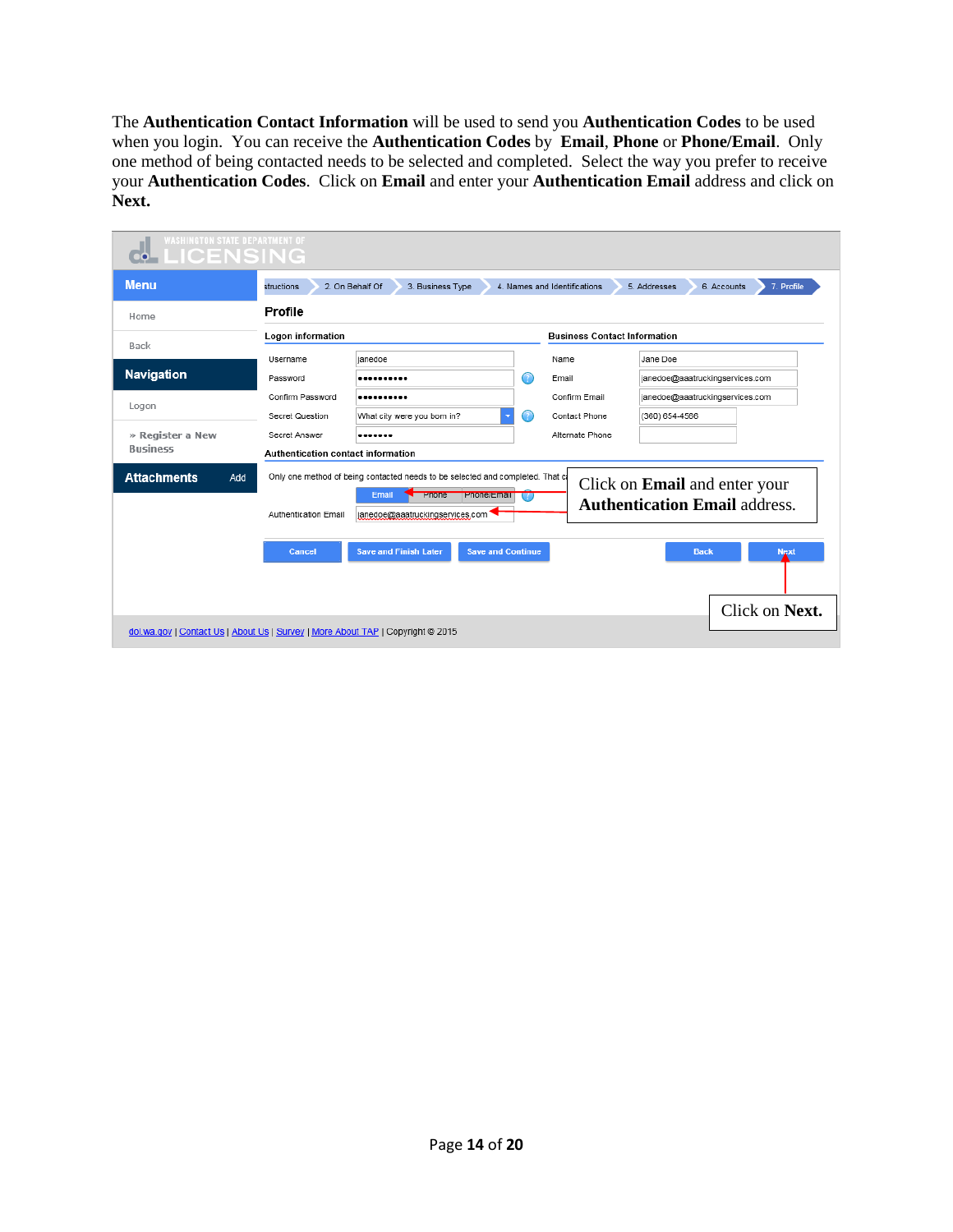This is the **Registration Summary** of the information you entered for your account. Review the information and if everything is correct, click on **Submit.** If you need to make changes, click on the **Back** button and return to the screen that needs correcting. Click on **Submit.**

| <b>WASHINGTON STATE DEPARTMENT OF</b><br>LICENSING                              |                                    |                                                                                                                                                                                                                                                                         |   |                                     |                |                                 |
|---------------------------------------------------------------------------------|------------------------------------|-------------------------------------------------------------------------------------------------------------------------------------------------------------------------------------------------------------------------------------------------------------------------|---|-------------------------------------|----------------|---------------------------------|
| <b>Menu</b>                                                                     | 2. On Behalf Of                    | 3. Business Type<br>4. Names and Identifications                                                                                                                                                                                                                        |   | 5. Addresses                        | 6. Accounts    | 7. Profile<br>8. Summary        |
| Home                                                                            | Summary                            |                                                                                                                                                                                                                                                                         |   |                                     |                |                                 |
| Back                                                                            | <b>Registration Summary</b>        |                                                                                                                                                                                                                                                                         |   |                                     |                |                                 |
| Navigation                                                                      | Logon information                  | Please confirm the information you entered below is correct before clicking the "submit" button below. If you do not wish to submit your request at this<br>time, you can save this information and return to it later, click the "save and finish later" button below. |   | <b>Business Contact Information</b> |                |                                 |
| Logon                                                                           | Username                           | janedoe                                                                                                                                                                                                                                                                 |   | Name                                | Jane Doe       |                                 |
| » Register a New                                                                | Password                           |                                                                                                                                                                                                                                                                         | ⊙ | Email                               |                | janedoe@aaatruckingservices.com |
| <b>Business</b>                                                                 | Confirm Password                   |                                                                                                                                                                                                                                                                         |   | Confirm Email                       |                | janedoe@aaatruckingservices.com |
|                                                                                 | Secret Question                    | What city were you born in?                                                                                                                                                                                                                                             |   | Contact Phone                       | (360) 654-4566 |                                 |
| <b>Attachments</b><br>Add                                                       | Secret Answer                      | -------                                                                                                                                                                                                                                                                 |   | Alternate Phone                     |                |                                 |
|                                                                                 | Authentication contact information |                                                                                                                                                                                                                                                                         |   |                                     |                |                                 |
|                                                                                 |                                    | Only one method of being contacted needs to be selected and completed. That can be Email or Phone or Phone/Email.                                                                                                                                                       |   |                                     |                |                                 |
|                                                                                 |                                    | Phone/Email<br>Phone<br>Email                                                                                                                                                                                                                                           |   |                                     |                | Click on Submit.                |
|                                                                                 | Authentication Email               | janedoe@aaatruckingservices.com                                                                                                                                                                                                                                         |   |                                     |                |                                 |
|                                                                                 |                                    |                                                                                                                                                                                                                                                                         |   |                                     |                |                                 |
|                                                                                 | Cancel                             | <b>Save and Finish Later</b><br><b>Save and Continue</b>                                                                                                                                                                                                                |   |                                     |                | <b>Submit</b><br><b>Back</b>    |
|                                                                                 |                                    |                                                                                                                                                                                                                                                                         |   |                                     |                |                                 |
| dol.wa.gov   Contact Us   About Us   Survey   More About TAP   Copyright @ 2015 |                                    |                                                                                                                                                                                                                                                                         |   |                                     |                |                                 |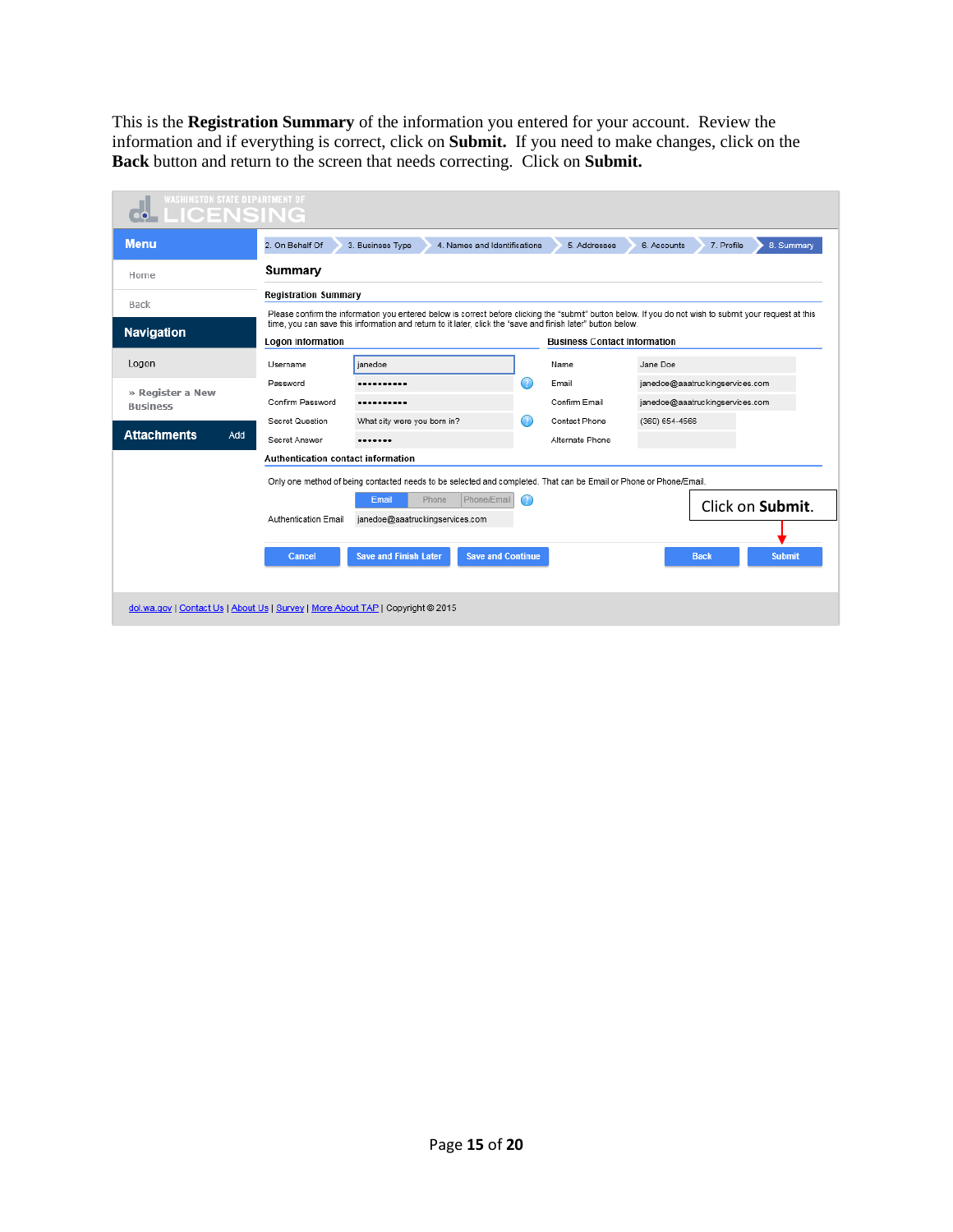

Enter your **Email** address and **Confirm Email** by entering it again. Click on **Ok**.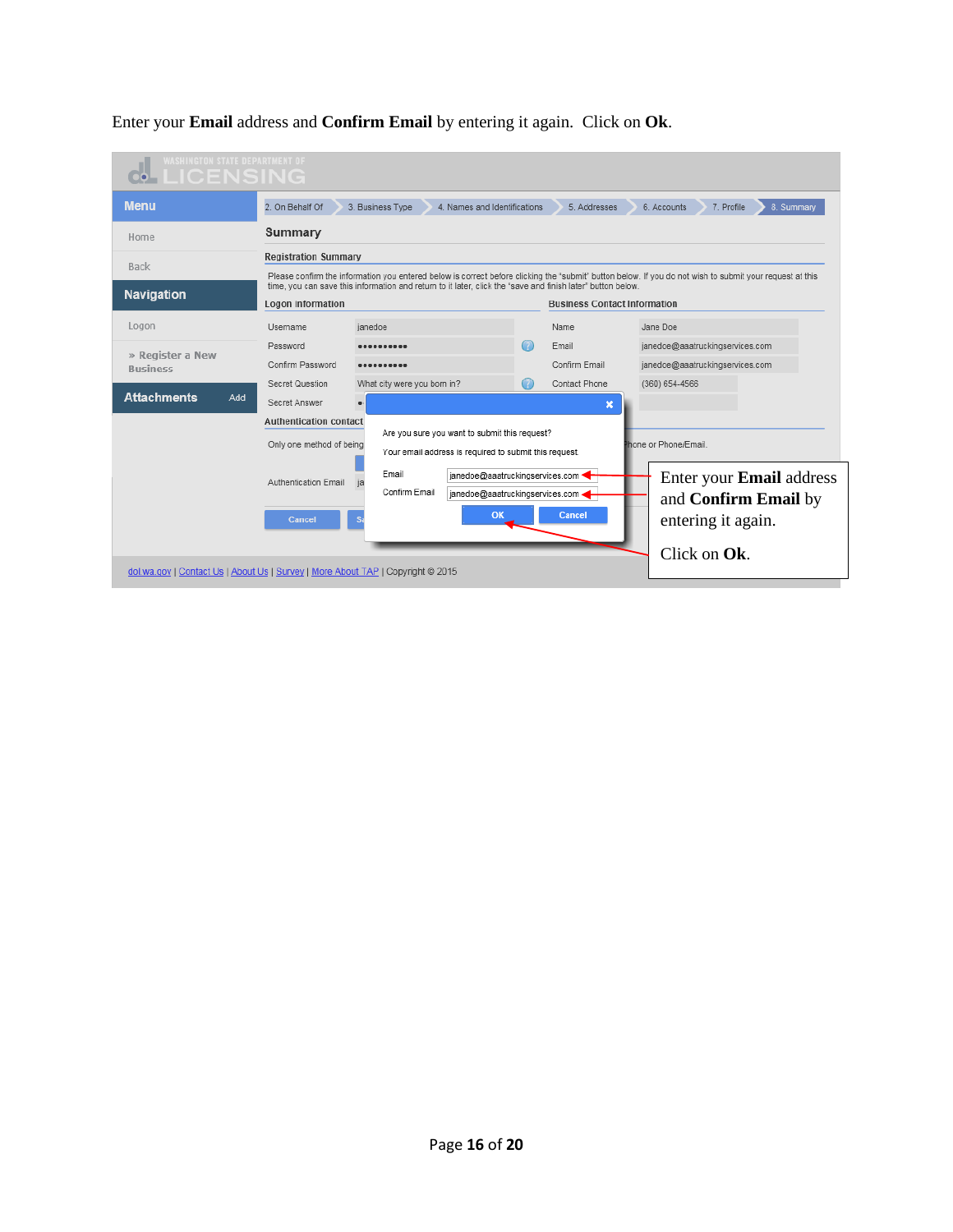This is the confirmation you receive after clicking on **Submit** and **Ok.** Please allow up to two business days to process your request. Once your request has been processed you will receive an email with additional instructions for how to login for the first time. Click on **Print** if you want a copy for your records and click on **Ok** to finish.

| <b>WASHINGTON STATE DEPARTMENT OF</b><br><b>LICENSING</b> |                                                                                                                                                                                                                                                                                                                                 |
|-----------------------------------------------------------|---------------------------------------------------------------------------------------------------------------------------------------------------------------------------------------------------------------------------------------------------------------------------------------------------------------------------------|
| <b>Menu</b>                                               | Your request to register your business AAA TRUCKING SERVICES with Washington Department of Licensing has been submitted. Please allow<br>up to two business days to process your request. Once your request has been processed, you will receive an email with additional instructions for<br>how to log in for the first time. |
| Home                                                      | To access this request in the future use janedoe@aaatruckingservices.com and confirmation code: vd6396.                                                                                                                                                                                                                         |
| Back                                                      | A copy of this confirmation message has been sent to your email address. To ensure your emails from Washington State Department of Licensing<br>are received, please set your email filter to allow messages from dol.wa.gov.                                                                                                   |
| <b>Navigation</b>                                         | OK<br>Print                                                                                                                                                                                                                                                                                                                     |
| Logon                                                     |                                                                                                                                                                                                                                                                                                                                 |
| Register a New Business                                   | Click on <b>Print</b> if you would like a copy for                                                                                                                                                                                                                                                                              |
| » Request                                                 | your records and click on Ok to finish.                                                                                                                                                                                                                                                                                         |
|                                                           |                                                                                                                                                                                                                                                                                                                                 |
|                                                           |                                                                                                                                                                                                                                                                                                                                 |
|                                                           |                                                                                                                                                                                                                                                                                                                                 |
|                                                           |                                                                                                                                                                                                                                                                                                                                 |
|                                                           |                                                                                                                                                                                                                                                                                                                                 |
|                                                           | dol.wa.gov   Contact Us   About Us   Survey   More About TAP   Copyright @ 2015                                                                                                                                                                                                                                                 |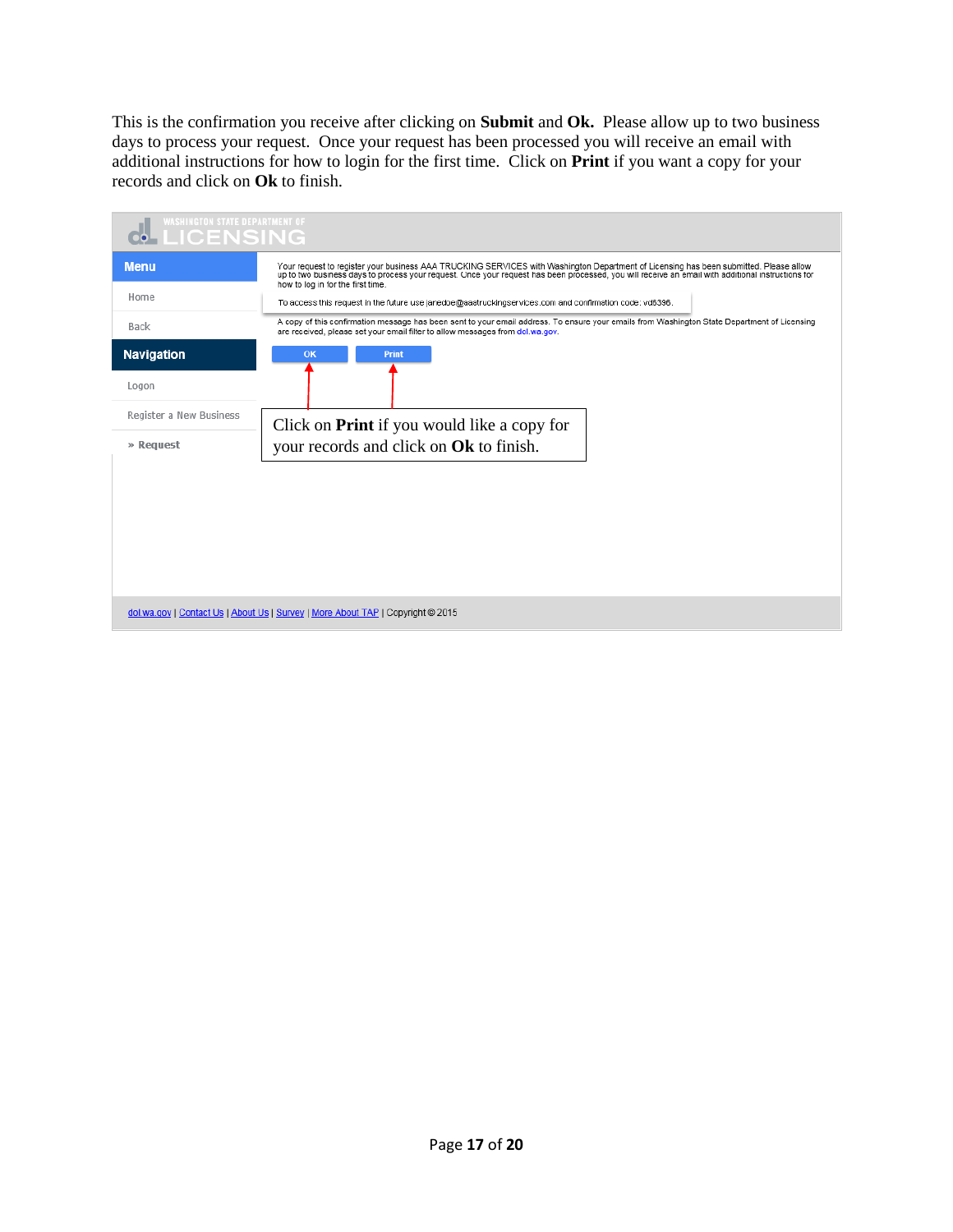After clicking on **Ok** you are returned to the TAP home screen.



You will receive an email that your request to register your business has been submitted and allow up to two business days for it to be processed.

Your request to register your business AAA Trucking Services with Washington Department of Licensing has been submitted. Please allow up to two business days to process your request. Once your request has been processed, you will receive an email with additional instructions for how to login for the first time.

To access this request in the future use [janedoe@aaatruckingservices.com](mailto:janedoe@aaatruckingservices.com) and confirmation code: **vd6396.**

Your registration request has been processed and here is the email with your **Authorization Code** to login to your account for the first time.

Your request to register your business AAA TRUCKING SERVICES with the Washington Department of Licensing has been processed. Your authorization code is **tbt32s**. You can log in by entering your username, password and authentication code into the Washington Taxpayer Access Point or by clicking the link below.

Click [here to login](https://wadol.gentax.com/WLT/TAP/?p=1177878528&q=H5pbduvODDep5m9lfffTxlpBqmkzjYmfwLwzLY%2f%2fEtRSHe2XSnb09c&Language=ENG) **Authorization Code** sent by email to login to the account for the first time.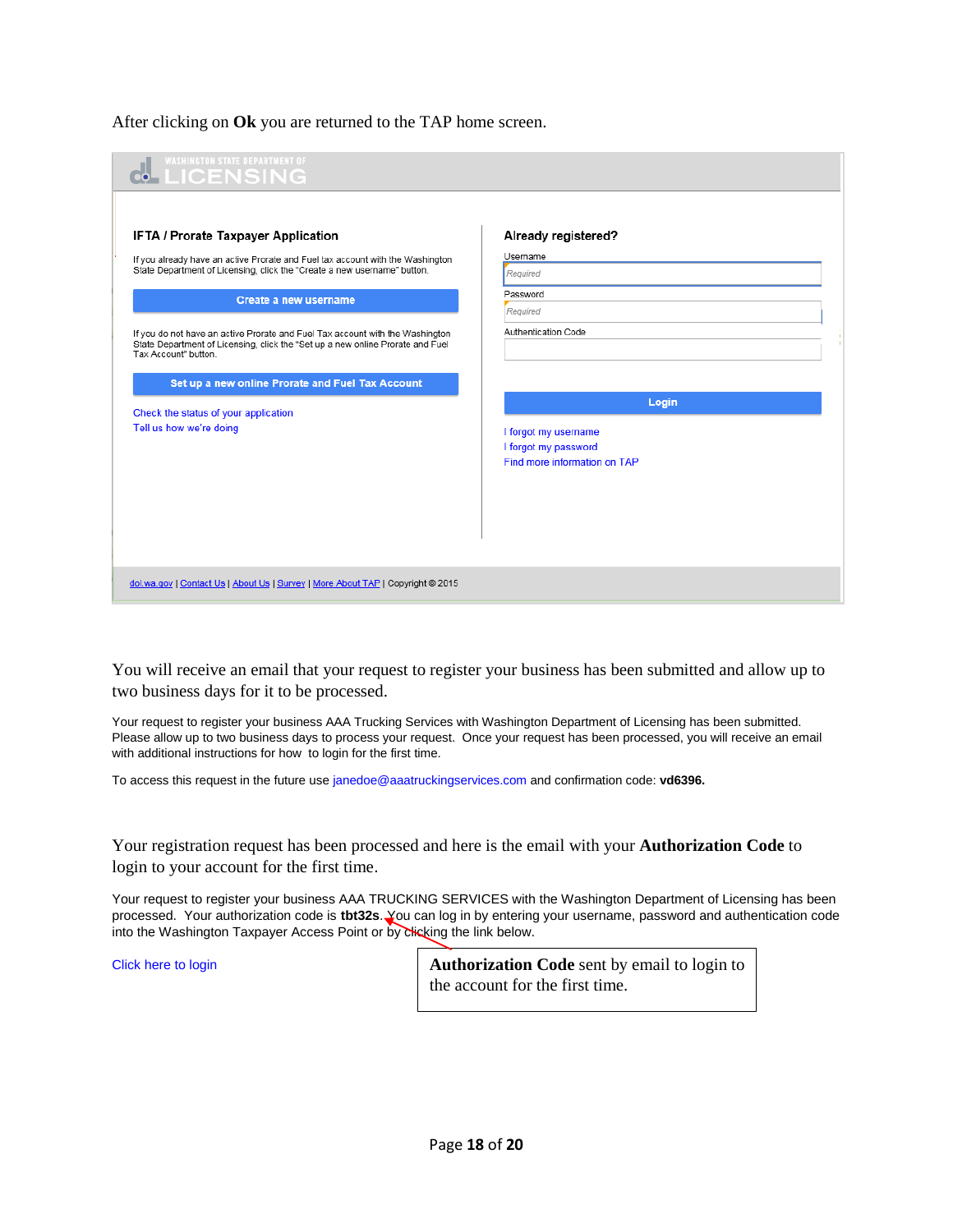TAP has a double layer of security for logging in. You have to enter your **Password** and an **Authentication Code** which is generated by TAP. The same **Authentication Code** cannot be used each time you login. If you click the link to receive an **Authentication Code** more than once, you must wait until you receive the newest code. Enter your **Username, Password** and **Authentication Code** to login for the first time. Click on **Login**.

| <b>WASHINGTON STATE DEPARTMENT OF</b><br><b>LICENSING</b>                                                                                                                                                                                                                                                                                                                                                                                                                                                                                                                                                |                                                                                                                                                                                                      |
|----------------------------------------------------------------------------------------------------------------------------------------------------------------------------------------------------------------------------------------------------------------------------------------------------------------------------------------------------------------------------------------------------------------------------------------------------------------------------------------------------------------------------------------------------------------------------------------------------------|------------------------------------------------------------------------------------------------------------------------------------------------------------------------------------------------------|
| <b>IFTA / Prorate Taxpayer Application</b><br>If you already have an active Prorate and Fuel tax account with the Washington<br>State Department of Licensing, click the "Create a new username" button.<br>Create a new username<br>If you do not have an active Prorate and Fuel Tax account with the Washipoton<br>State Department of Licensing, click the "Set up a new online Prorate and Fuel<br>Tax Account" button.<br>Set up a new online Prorate and Fuel Tax Account<br>Check the status of your application<br>Tell us how we're doing<br>Code and click on Login to login to your account. | Already registered?<br>Username<br>ianedoe<br>Password<br>Authentication Code<br>tbt32s<br>Login<br>I forgot my username<br>I forgot my password<br>Enter your Username, Password and Authentication |
| dol.wa.gov   Contact Us   About Us   Survey   More About TAP   Copyright @ 2015                                                                                                                                                                                                                                                                                                                                                                                                                                                                                                                          |                                                                                                                                                                                                      |